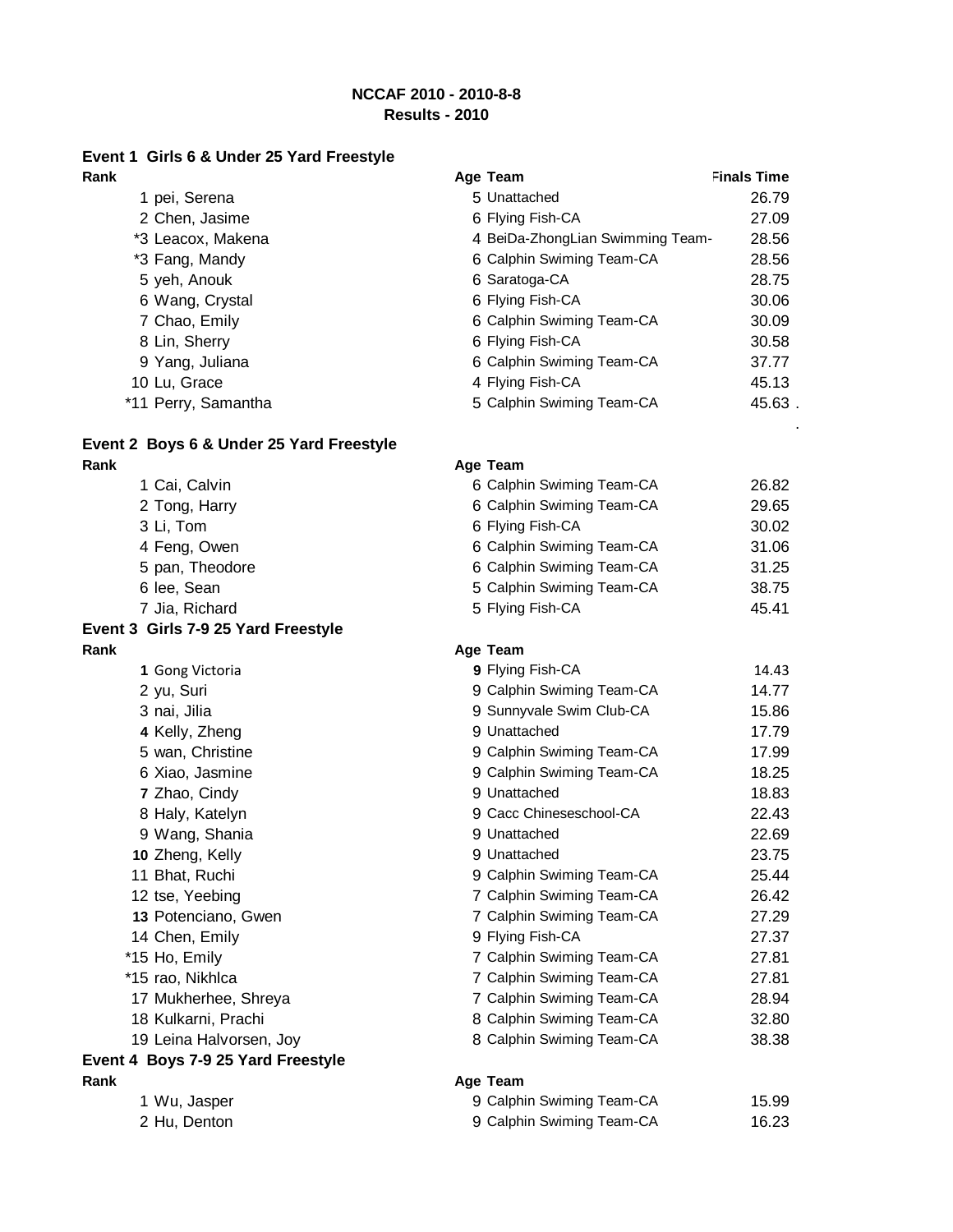|      | 3 Yang, Jerry                         | 8 Flying Fish-CA                  | 16.28 |
|------|---------------------------------------|-----------------------------------|-------|
|      | 4 He, James                           | 8 Calphin Swiming Team-CA         | 17.69 |
|      | 5 Yang, Christopher                   | 7 Unattached                      | 17.88 |
|      | 6 Pietila, Jeremy                     | 8 Flying Fish-CA                  | 18.14 |
|      | 7 Wang, Stanley                       | 9 BeiDa-ZhongLian Swimming Team-  | 18.69 |
|      | 8 Liang, Theodore                     | 8 BeiDa-ZhongLian Swimming Team-  | 19.94 |
|      | 9 Sommerer, Samuel                    | 9 Calphin Swiming Team-CA         | 20.39 |
|      | 10 lai, Jason                         | 7 Cacc Chineseschool-CA           | 20.50 |
|      | 11 Michael, tao                       | 8 Unattached                      | 20.83 |
|      | 12 Ding, Timothy                      | 8 Calphin Swiming Team-CA         | 20.88 |
|      | 13 pan, Jonathan                      | 8 Calphin Swiming Team-CA         | 21.16 |
|      | 14 Jiang, Oliver                      | 8 Unattached                      | 21.38 |
|      | 15 Kamel, Fares                       | 9 Calphin Swiming Team-CA         | 22.05 |
|      | 16 Young, Edmund                      | 8 Calphin Swiming Team-CA         | 22.33 |
|      | 17 Jia, Charlie                       | 9 Flying Fish-CA                  | 22.75 |
|      | 18 Veerapaneni, Sreeram               | 8 Calphin Swiming Team-CA         | 23.69 |
|      | 19 Chou, Christopher                  | 7 Calphin Swiming Team-CA         | 25.56 |
|      | 20 Lee, Bridge                        | 9 Calphin Swiming Team-CA         | 30.90 |
|      | Event 5 Girls 10-12 25 Yard Freestyle |                                   |       |
| Rank |                                       | Age Team                          |       |
|      | 1 He, Jessica                         | 10 Calphin Swiming Team-CA        | 13.66 |
|      | 2 Deng, Michells                      | 11 Svtn-CA                        | 13.77 |
|      | 3 Leacox, Kyla                        | 11 BeiDa-ZhongLian Swimming Team- | 13.84 |
|      | 4 hee, Jena                           | 12 Calphin Swiming Team-CA        | 13.96 |
|      | 5 tse, Yeeling                        | 11 Calphin Swiming Team-CA        | 14.03 |
|      | 6 Wang, Emily                         | 12 Calphin Swiming Team-CA        | 14.06 |
|      | 7 Xia, Katherine                      | 11 Unattached                     | 14.61 |
|      | 8 Loya, Meilin                        | 12 Ucls/Leopard Sharks-CA         | 15.05 |
|      | 9 Ian, Anna                           | 11 Calphin Swiming Team-CA        | 16.90 |
|      | 10 Young, Sarah                       | 11 Calphin Swiming Team-CA        | 17.13 |
|      | 11 Zhao, Amy                          | 12 Unattached                     | 17.34 |
|      | 12 Balmaceda, Sophia                  | 10 Calphin Swiming Team-CA        | 17.43 |
|      | 13 Zhou, Lingyue                      | 12 Unattached                     | 18.05 |
|      | 14 Narayanan, Suchitra                | 12 Calphin Swiming Team-CA        | 18.09 |
|      | 15 Chen, Cindy                        | 12 Flying Fish-CA                 | 19.08 |
|      | 16 Gong, Ally                         | 10 Calphin Swiming Team-CA        | 19.44 |
|      | 17 Wang, Magan                        | 11 Unattached                     | 20.55 |
|      | Event 6 Boys 10-12 25 Yard Freestyle  |                                   |       |
| Rank |                                       | Age Team                          |       |
|      | 1 Shang, Keven                        | 12 Flying Fish-CA                 | 12.75 |
|      | 2 Hu, Darrick                         | 12 Calphin Swiming Team-CA        | 13.40 |
|      | 3 Dong, Jack                          | 12 BeiDa-ZhongLian Swimming Team- | 13.81 |
|      | 4 tam, Allen                          | 12 Caac-CA                        | 15.47 |
|      | 5 lee, Edward                         | 11 Flying Fish-CA                 | 15.57 |
|      | 6 Tang, Brendan                       | 12 Calphin Swiming Team-CA        | 15.69 |
|      | 7 Shan, Ishan                         | 11 Unattached                     | 16.94 |
|      | 8 gu, Bryan                           | 11 BeiDa-ZhongLian Swimming Team- | 17.53 |
|      | 9 Pan, Felix                          | 11 Unattached                     | 23.62 |
|      | Event 7 Girls 13-15 50 Yard Freestyle |                                   |       |
| Rank |                                       | Age Team                          |       |
|      | 1 Shan, Sunny.G                       | 14 Calphin Swiming Team-CA        | 29.57 |
|      |                                       |                                   |       |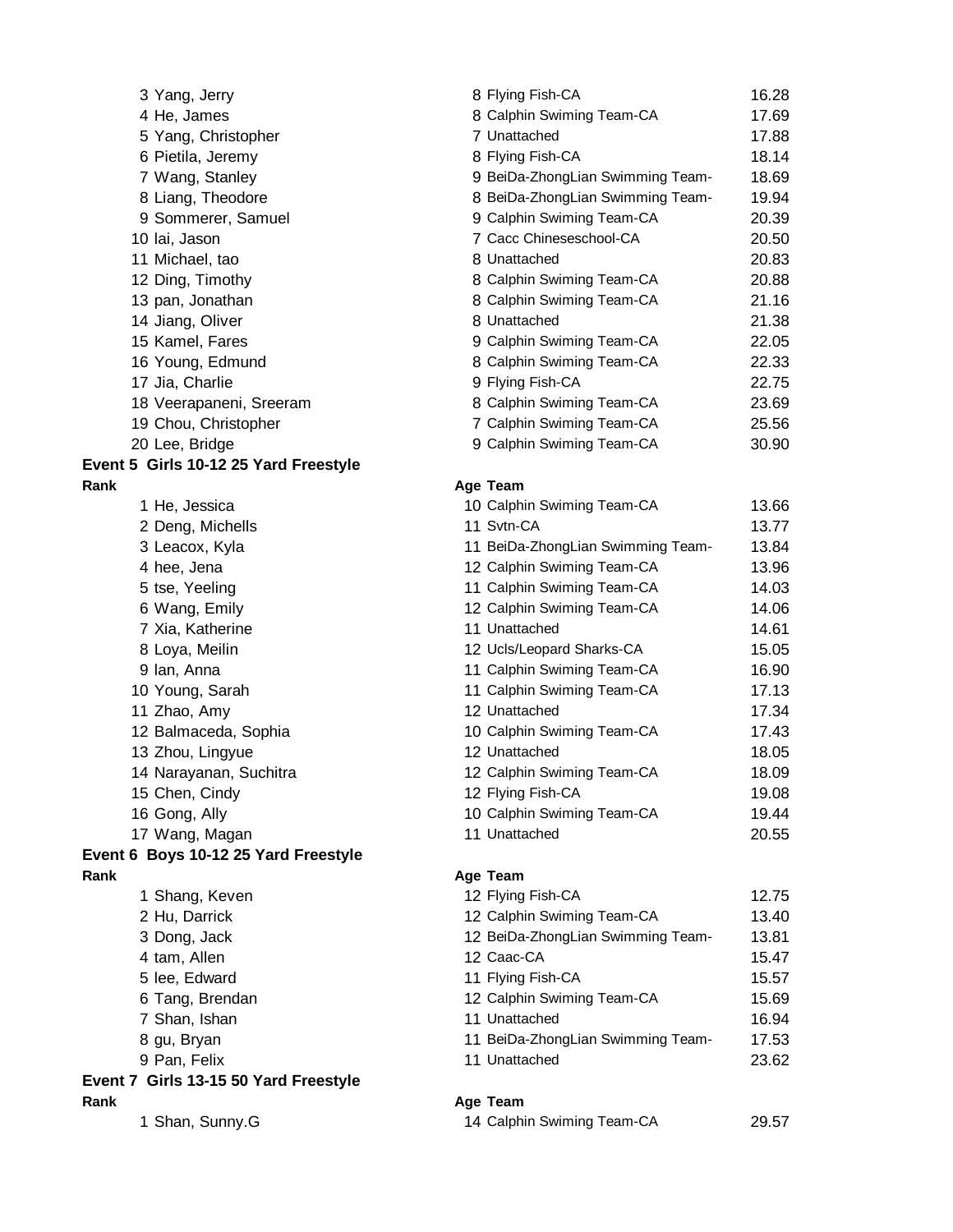|      | 2 gao, Carol                                  |   | 14 Svtn-CA                                    | 30.56          |
|------|-----------------------------------------------|---|-----------------------------------------------|----------------|
|      | 3 Chan, Catherine                             |   | 14 Calphin Swiming Team-CA                    | 37.20          |
|      | Event 8 Boys 13-15 50 Yard Freestyle          |   |                                               |                |
| Rank |                                               |   | Age Team                                      |                |
|      | 1 su, Kevin                                   |   | 15 Calphin Swiming Team-CA                    | 23.44          |
|      | 2 guo, Andy                                   |   | 14 Flying Fish-CA                             | 23.79          |
|      | 3 sui, Michael                                |   | 14 Calphin Swiming Team-CA                    | 23.81          |
|      | 4 Teague, Mile                                |   | 14 Flying Fish-CA                             | 24.41          |
|      | 5 yu, Chris                                   |   | 14 Calphin Swiming Team-CA                    | 24.57          |
|      | 6 Cheng, Daniel                               |   | 15 Flying Fish-CA                             | 24.83          |
|      | 7 Lam, Dustin                                 |   | 14 Calphin Swiming Team-CA                    | 25.12          |
|      | 8 yu, Jason                                   |   | 15 Flying Fish-CA                             | 25.41          |
|      | 9 Jason, Christopher                          |   | 15 Calphin Swiming Team-CA                    | 25.87          |
|      | 10 Jia, Perry                                 |   | 14 Flying Fish-CA                             | 26.34          |
|      | 11 lu, Kevin                                  |   | 14 Svtn-CA                                    | 26.65          |
|      | 12 Zhou, David                                |   | 14 Calphin Swiming Team-CA                    | 26.87          |
|      | 13 cai, Nicholas                              |   | 13 Unattached                                 | 27.22          |
|      | 14 Chen, Kevin                                |   | 14 Alga-Pc-CA                                 | 27.38          |
|      | 15 Wang, Andrew                               |   | 13 Flying Fish-CA                             | 27.90          |
|      | 16 Zhang, Larry                               |   | 14 Flying Fish-CA                             | 28.05          |
|      | 17 Gunady, ian                                |   | 14 Unattached                                 | 28.53          |
|      | 18 Chan, Marcus t.                            |   | 14 Calphin Swiming Team-CA                    | 28.60          |
|      | 19 lin, Jason                                 |   | 13 Calphin Swiming Team-CA                    | 31.70          |
|      | 20 Viray, Micheal                             |   | 13 Calphin Swiming Team-CA                    | 35.67          |
|      | 21 Pan, George                                |   | 13 Unattached                                 | 38.57          |
|      | 22 gu, Alex                                   |   | 13 BeiDa-ZhongLian Swimming Team-             | 42.07          |
|      |                                               |   |                                               |                |
|      | Event 9 Girls 16-19 50 Yard Freestyle         |   |                                               |                |
| Rank |                                               |   | Age Team                                      |                |
|      | 1 lee, Dionna                                 |   | 16 Almeda Alagtors-CA                         | 29.72          |
|      | Event 10 Men 16-19 50 Yard Freestyle          |   |                                               |                |
| Rank |                                               |   | Age Team                                      |                |
|      | 1 Dinh, Steven                                |   | 18 Ucls/Leopard Sharks-CA                     | 22.65          |
|      | 2 Yuan, Richard                               |   | 17 Calphin Swiming Team-CA                    | 23.73          |
|      | Event 11 Girls 6 & Under 25 Yard Breaststroke |   |                                               |                |
| Rank |                                               |   | Age Team                                      |                |
|      | 1 Fang, Mandy                                 |   | 6 Calphin Swiming Team-CA                     | 30.50          |
|      | 2 pei, Serena                                 |   | 5 Unattached                                  | 32.43          |
|      | 3 ma, Katelyn                                 |   | 6 Flying Fish-CA                              | 32.55          |
|      | 4 Chao, Emily                                 |   | 6 Calphin Swiming Team-CA                     | 32.68          |
|      | 5 Chen, Jasime                                |   | 6 Flying Fish-CA                              | 39.03          |
|      | 6 lin, Stella                                 |   | 6 Flying Fish-CA                              | 40.79          |
|      | 7 Leacox, Makena                              |   | 4 BeiDa-ZhongLian Swimming Team-              | 45.10          |
|      | 8 Yang, Juliana                               |   | 6 Calphin Swiming Team-CA                     | 49.65          |
|      | 9 Perry, Samantha                             |   | 5 Calphin Swiming Team-CA                     | 52.05          |
|      | Event 12 Boys 6 & Under 25 Yard Breaststroke  |   |                                               |                |
| Rank |                                               |   | Age Team                                      |                |
|      | 1 li, Jason                                   |   | 6 Calphin Swiming Team-CA                     | 28.37          |
|      | 2 Feng, Owen                                  | 6 |                                               | 34.57          |
|      | 3 Li, Tom                                     |   | 6 Flying Fish-CA                              | 34.72          |
|      | 4 Jia, Richard<br>5 Cai, Calvin               |   | 5 Flying Fish-CA<br>6 Calphin Swiming Team-CA | 36.90<br>38.50 |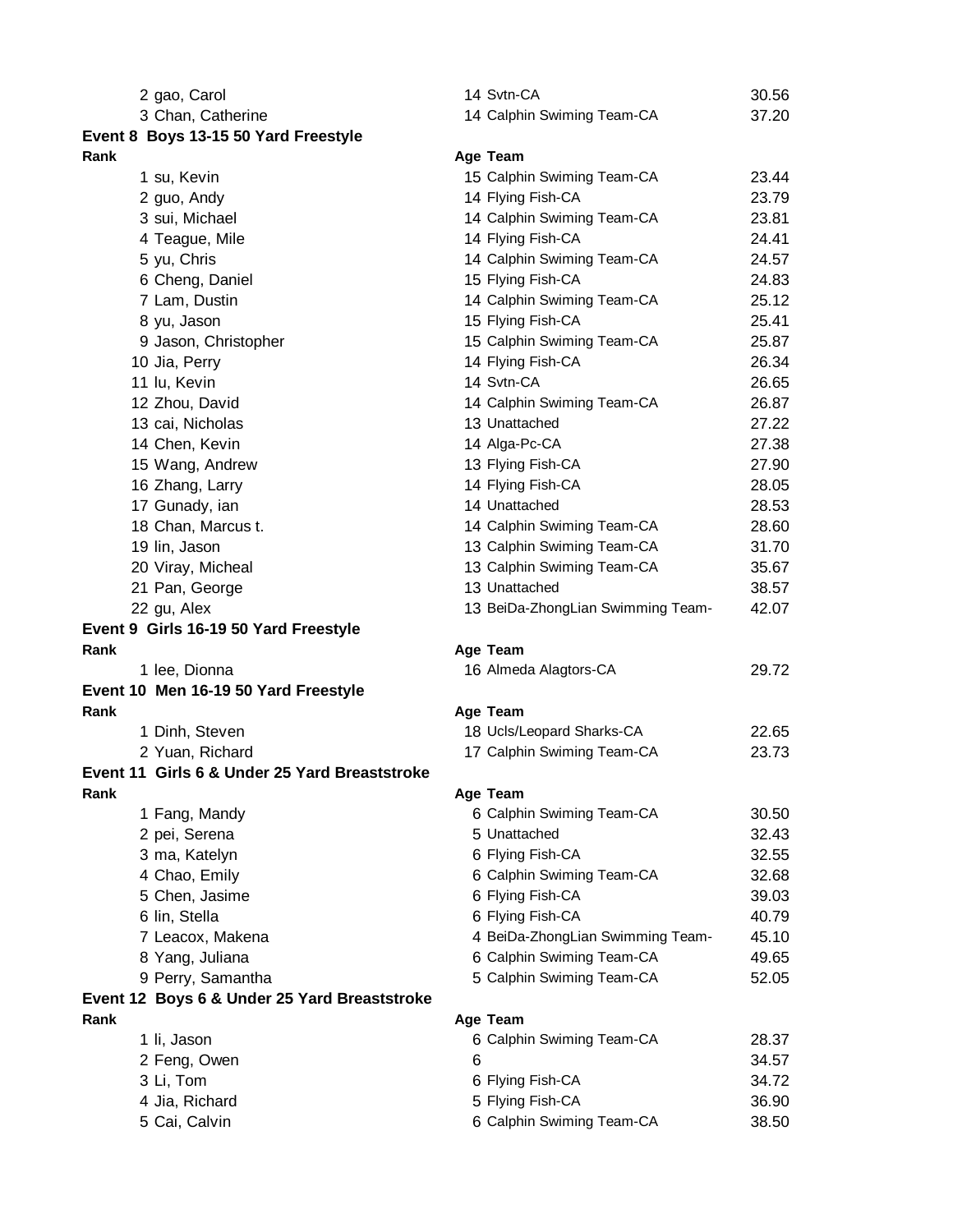## **Event 13 Girls 7-9 25 Yard Breaststroke**

| Rank                                      | Age Team                          |       |
|-------------------------------------------|-----------------------------------|-------|
| 1 Gong Victoria                           | 9 Flying Fish-CA                  | 18.82 |
| 2 yu, Suri                                | 9 Calphin Swiming Team-CA         | 19.70 |
| 3 Haly, Katelyn                           | 9 Cacc Chineseschool-CA           | 21.19 |
| 4 nai, Jilia                              | 9 Sunnyvale Swim Club-CA          | 21.64 |
| 5 Cheung, Megan                           | 9 Unattached                      | 22.04 |
| 6 Fang, Christine                         | 9 Calphin Swiming Team-CA         | 24.49 |
| 7 Zhao, Cindy                             | 9 Unattached                      | 24.69 |
| 8 Eerna Rivera, Krrsty                    | 8 san Leandeo-CA                  | 25.69 |
| 9 Ho, Emily                               | 7 Calphin Swiming Team-CA         | 32.01 |
| 10 tse, Yeebing                           | 7 Calphin Swiming Team-CA         | 34.13 |
| 11 Desai, Ashka                           | 8 Calphin Swiming Team-CA         | 35.52 |
| 11 Kulkarni, Prachi                       | 8 Flying Fish-CA                  | 35.52 |
| 13 Hui, Shawna                            | 9 Unattached                      | 36.15 |
| 14 Mukherhee, Shreya                      | 7 Calphin Swiming Team-CA         | 36.66 |
| 15 Kulkarni, Prachi                       | 8 Calphin Swiming Team-CA         | 36.70 |
| Event 14 Boys 7-9 25 Yard Breaststroke    |                                   |       |
| Rank                                      | Age Team                          |       |
| 1 Fang, Kevin.L                           | 9 Calphin Swiming Team-CA         | 21.90 |
| 2 li, Ryan                                | 9 Calphin Swiming Team-CA         | 22.34 |
| 3 Wu, Jasper                              | 9 Calphin Swiming Team-CA         | 23.44 |
| 4 He, James                               | 8 Calphin Swiming Team-CA         | 23.54 |
| 5 Yang, Jerry                             | 8 Flying Fish-CA                  | 24.05 |
| 6 Zhang, Allan                            | 9 Unattached                      | 24.34 |
| 7 Wang, Stanley                           | 9 BeiDa-ZhongLian Swimming Team-  | 25.26 |
| 8 lai, Jason                              | 7 Cacc Chineseschool-CA           | 25.51 |
| 9 Michael, tao                            | 8 Unattached                      | 26.81 |
| 10 Yang, Christopher                      | 7 Unattached                      | 27.15 |
| 11 Feng, Dylan                            | 8 Calphin Swiming Team-CA         | 27.16 |
| 12 Jia, Charlie                           | 9 Flying Fish-CA                  | 27.84 |
| 13 Young, Edmund                          | 8 Calphin Swiming Team-CA         | 29.40 |
| 14 Chou, Christopher                      | 7 Calphin Swiming Team-CA         | 31.06 |
| 15 Lee, Bridge                            | 9 Calphin Swiming Team-CA         | 33.07 |
| 16 saw, Vincent                           | 8 Flying Fish-CA                  | 33.10 |
| 17 Veerapaneni, Sreeram                   | 8 Calphin Swiming Team-CA         | 34.62 |
| 18 Ho, Brendan                            | 8 Calphin Swiming Team-CA         | 35.06 |
| Event 15 Girls 10-12 25 Yard Breaststroke |                                   |       |
| Rank                                      | Age Team                          |       |
| 1 Leacox, Kyla                            | 11 BeiDa-ZhongLian Swimming Team- | 17.69 |
| 2 tse, Yeeling                            | 11 Calphin Swiming Team-CA        | 18.19 |
| 3 Deng, Michells                          | 11 Svtn-CA                        | 18.91 |
| 4 hee, Jena                               | 12 Calphin Swiming Team-CA        | 19.10 |
| 5 Cheung, Samantha                        | 10 Unattached                     | 19.59 |
| 6 Xia, Katherine                          | 11 Unattached                     | 19.94 |
| 7 Young, Sarah                            | 11 Calphin Swiming Team-CA        | 20.48 |
| 8 Shum, Miranda                           | 12 Unattached                     | 21.07 |
| 9 Narayanan, Suchitra                     | 12 Calphin Swiming Team-CA        | 21.62 |
| 10 Yu, Joceline                           | 11 Calphin Swiming Team-CA        | 21.98 |
| 11 Balmaceda, Sophia                      | 10 Calphin Swiming Team-CA        | 23.50 |
| 12 Cong, Brittang                         | 10 Calphin Swiming Team-CA        | 24.15 |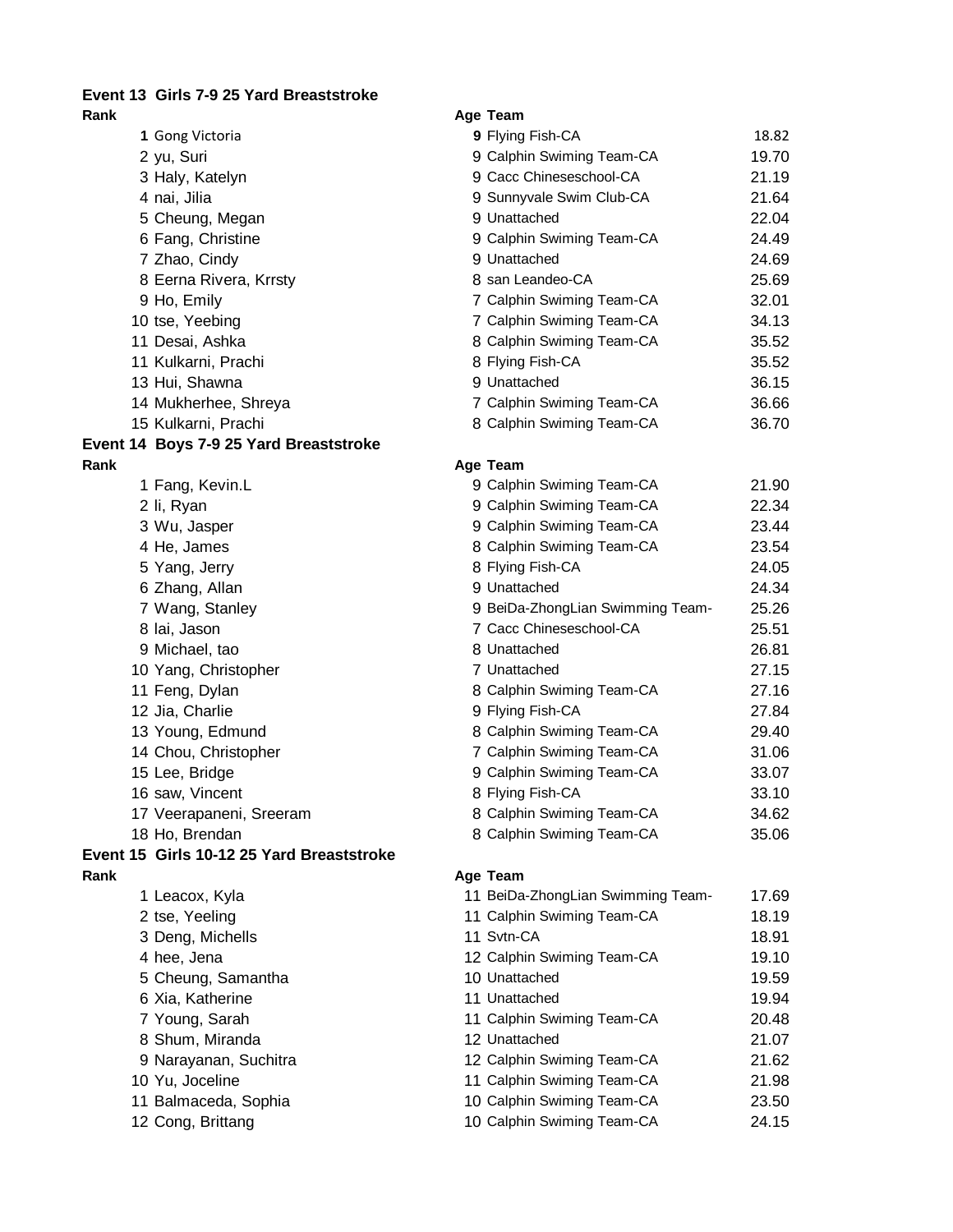|      | 13 Zhou, Lingyue                            | 12 Unattached                    | 27.46 |
|------|---------------------------------------------|----------------------------------|-------|
|      | Event 16 Boys 10-12 25 Yard Breaststroke    |                                  |       |
| Rank |                                             | Age Team                         |       |
|      | 1 Shang, Keven                              | 12 Flying Fish-CA                | 15.56 |
|      | 2 Hu, Darrick                               | 12 Calphin Swiming Team-CA       | 17.03 |
|      | 3 Chao, Sebastian                           | 11 Calphin Swiming Team-CA       | 18.36 |
|      | 4 Shan, Tommy g                             | 11 Calphin Swiming Team-CA       | 19.18 |
|      | 5 Zhao, Allan                               | 11 Flying Fish-CA                | 19.28 |
|      | 6 tam, Allen                                | 12 Caac-CA                       | 20.15 |
|      | 7 lee, Edward                               | 11 Flying Fish-CA                | 21.69 |
|      | 8 Do, Brandon                               | 10 Unattached                    | 22.13 |
|      | 9 Chan, William                             | 12 Calphin Swiming Team-CA       | 22.60 |
|      | 10 Tong, leo                                | 10 Calphin Swiming Team-CA       | 23.40 |
|      | 11 Pan, Felix                               | 11 Unattached                    | 33.06 |
|      | Event 17 Girls 13-15 50 Yard Breaststroke   |                                  |       |
| Rank |                                             | Age Team                         |       |
|      | 1 Yu, Jessica                               | 14 Calphin Swiming Team-CA       | 38.33 |
|      | 2 Shan, Sunny.G                             | 14 Calphin Swiming Team-CA       | 38.68 |
|      | Event 18 Boys 13-15 50 Yard Breaststroke    |                                  |       |
| Rank |                                             | Age Team                         |       |
|      | 1 lu, Kevin                                 | 14 Svtn-CA                       | 30.99 |
|      | 2 Lam, Dustin                               | 14 Calphin Swiming Team-CA       | 31.76 |
|      | 3 yu, Chris                                 | 14 Calphin Swiming Team-CA       | 32.44 |
|      | 4 guo, Andy                                 | 14 Flying Fish-CA                | 32.60 |
|      | 5 Zhou, David                               | 14 Calphin Swiming Team-CA       | 33.84 |
|      | 6 Wang, Andrew                              | 13 Flying Fish-CA                | 35.57 |
|      | 7 Teague, Mile                              | 14 Flying Fish-CA                | 35.65 |
|      | 8 Jia, Perry                                | 14 Flying Fish-CA                | 35.85 |
|      | 9 Chan, Marcus t.                           | 14 Calphin Swiming Team-CA       | 39.19 |
|      | 10 cai, Nicholas                            | 13 Unattached                    | 40.75 |
|      | 11 lin, Jason                               | 13 Calphin Swiming Team-CA       | 44.77 |
|      | 12 Viray, Micheal                           | 13 Calphin Swiming Team-CA       | 45.79 |
|      | Event 20 Women 16-19 50 Yard Breaststroke   |                                  |       |
| Rank |                                             | Age Team                         |       |
|      | 1 lee, Dionna                               | 16 Almeda Alagtors-CA            | 38.80 |
|      | Event 20 Men 16-19 50 Yard Breaststroke     |                                  |       |
| Rank |                                             | Age Team                         |       |
|      | 1 Dinh, Steven                              | 18 Ucls/Leopard Sharks-CA        | 28.66 |
|      | 2 lai, Matt                                 | 16 Lmya-CA                       | 32.60 |
|      | 3 Zhang, Kevin                              | 16 Flying Fish-CA                | 33.83 |
|      | Event 21 Girls 6 & Under 25 Yard Backstroke |                                  |       |
| Rank |                                             | Age Team                         |       |
|      | 1 Fang, Mandy                               | 6 Calphin Swiming Team-CA        | 26.91 |
|      | 2 Chao, Emily                               | 6 Calphin Swiming Team-CA        | 31.54 |
|      | 3 Lin, Sherry                               | 6 Flying Fish-CA                 | 31.91 |
|      | 4 Wang, Crystal                             | 6 Flying Fish-CA                 | 32.81 |
|      | 5 Chen, Jasime                              | 6 Flying Fish-CA                 | 34.41 |
|      | 6 lin, Stella                               | 6 Flying Fish-CA                 | 34.50 |
|      | 7 Leacox, Makena                            | 4 BeiDa-ZhongLian Swimming Team- | 45.54 |
|      | Event 22 Boys 6 & Under 25 Yard Backstroke  |                                  |       |
| Rank |                                             | Age Team                         |       |
|      |                                             |                                  |       |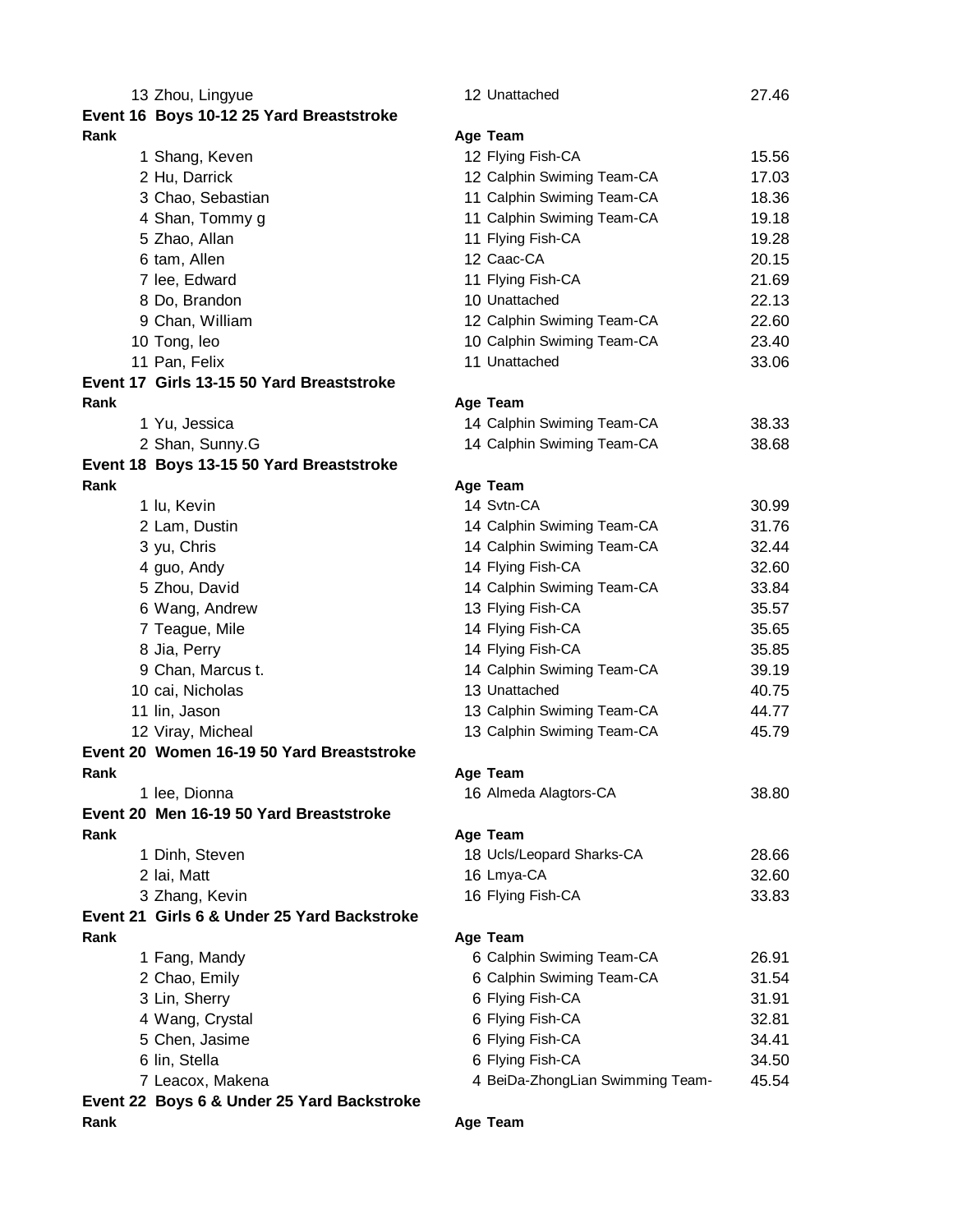|      | 1 li, Jason                             | 6 Calphin Swiming Team-CA         | 31.37  |
|------|-----------------------------------------|-----------------------------------|--------|
|      | 2 Li, Tom                               | 6 Flying Fish-CA                  | 34.65  |
|      | 3 Cai, Calvin                           | 6 Calphin Swiming Team-CA         | 35.43  |
|      | 4 Jia, Richard                          | 5 Flying Fish-CA                  | 41.59  |
|      | 5 Feng, Owen                            | 6 Calphin Swiming Team-CA         | 43.20  |
|      | Event 23 Girls 7-9 25 Yard Backstroke   |                                   |        |
| Rank |                                         | Age Team                          |        |
|      | 1 Gong Victoria                         | 9 Flying Fish-CA                  | 16.66  |
|      | 2 yu, Suri                              | 9 Calphin Swiming Team-CA         | 18.00  |
|      | 3 nai, Jilia                            | 9 Sunnyvale Swim Club-CA          | 18.93  |
|      | 4 Chen, Catherine                       | 8 Calphin Swiming Team-CA         | 19.47  |
|      | 5 Ho, Eileen                            |                                   | 21.03  |
|      | 6 Eerna Rivera, Krrsty                  | 8 san Leandeo-CA                  | 23.03  |
|      | 7 Fang, Christine                       | 9 Calphin Swiming Team-CA         | 23.93  |
|      | 8 Cai, Natalie                          | 9 Calphin Swiming Team-CA         | 24.57  |
|      | 9 Chen, Emily                           | 9 Flying Fish-CA                  | 25.91  |
|      | 10 Desai, Ashka                         | 8 Calphin Swiming Team-CA         | 25.95  |
|      | 11 wan, Christine                       | 9 Calphin Swiming Team-CA         | 27.94  |
|      | 12 Ho, Emily                            | 7 Calphin Swiming Team-CA         | 28.24  |
|      | 13 Bhat, Ruchi                          | 9 Calphin Swiming Team-CA         | 30.88  |
|      | 14 Kulkarni, Prachi                     | 8 Flying Fish-CA                  | 31.69  |
|      | 15 Potenciano, Gwen                     | 7 Calphin Swiming Team-CA         | 33.83  |
|      | 16 rao, Nikhlca                         | 7 Calphin Swiming Team-CA         | 34.62  |
|      | 17 Kulkarni, Prachi                     | 8 Calphin Swiming Team-CA         | 39.63  |
|      | Event 24 Boys 7-9 25 Yard Backstroke    |                                   |        |
| Rank |                                         | Age Team                          |        |
|      | 1 Fang, Kevin.L                         | 9 Calphin Swiming Team-CA         | 19.05  |
|      | 2 Wu, Jasper                            | 9 Calphin Swiming Team-CA         | 20.35  |
|      | 3 Zhou, Jasper                          | 9 Moringlight-CA                  | 21.25  |
|      | *4 Hu, Denton                           | 9 Calphin Swiming Team-CA         | 21.81. |
|      | *4 Yang, Jerry                          | 8 Flying Fish-CA                  | 21.81. |
|      | 6 li, Ryan                              | 9 Calphin Swiming Team-CA         | 21.93  |
|      | 7 Pietila, Jeremy                       | 8 Flying Fish-CA                  | 23.04  |
|      | 8 Sommerer, Samuel                      | 9 Calphin Swiming Team-CA         | 23.26  |
|      | 9 Yang, Christopher                     | 7 Unattached                      | 23.34  |
|      | 10 Michael, tao                         | 8 Unattached                      | 24.73  |
|      | 11 Feng, Dylan                          | 8 Calphin Swiming Team-CA         | 24.76  |
|      | 12 Ding, Timothy                        | 8 Calphin Swiming Team-CA         | 25.69  |
|      | 13 Young, Edmund                        | 8 Calphin Swiming Team-CA         | 25.94  |
|      | 14 lai, Jason                           | 7 Cacc Chineseschool-CA           | 28.83  |
|      | 15 Chou, Christopher                    | 7 Calphin Swiming Team-CA         | 30.09  |
|      | 16 Ho, Brendan                          | 8 Calphin Swiming Team-CA         | 33.50  |
|      | Event 25 Girls 10-12 25 Yard Backstroke |                                   |        |
| Rank |                                         | Age Team                          |        |
|      | 1 hee, Jena                             | 12 Calphin Swiming Team-CA        | 16.40  |
|      | 2 Zhang, Claire                         | 12 Unattached                     | 16.58  |
|      | 3 Chen, Ariana                          | 11 Calphin Swiming Team-CA        | 16.70  |
|      | 4 Leacox, Kyla                          | 11 BeiDa-ZhongLian Swimming Team- | 16.73  |
|      | 5 Deng, Michells                        | 11 Svtn-CA                        | 17.60  |
|      | 6 Loya, Meilin                          | 12 Ucls/Leopard Sharks-CA         | 18.19  |
|      | 7 Yu, Joceline                          | 11 Calphin Swiming Team-CA        | 18.81  |
|      |                                         |                                   |        |
|      |                                         |                                   |        |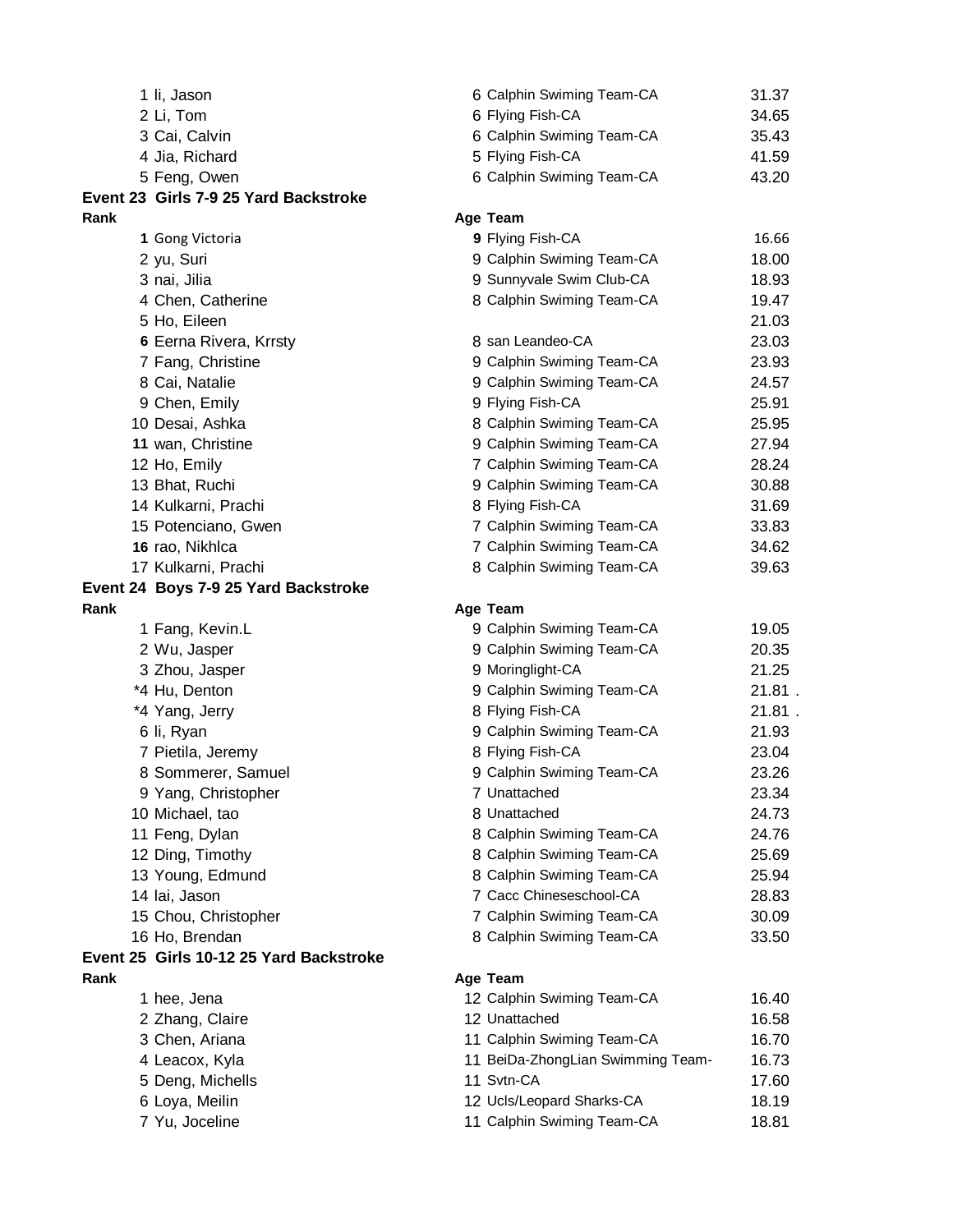| 8 Chen, Cindy                                | 12 Flying Fish-CA                 | 19.99          |
|----------------------------------------------|-----------------------------------|----------------|
| 9 Xia, Katherine                             | 11 Unattached                     | 20.32          |
| 10 Ian, Anna                                 | 11 Calphin Swiming Team-CA        | 20.79          |
| 11 Tsai, Lillian                             | 10 Calphin Swiming Team-CA        | 22.96          |
| 12 Balmaceda, Sophia                         | 10 Calphin Swiming Team-CA        | 23.76          |
| Event 26 Boys 10-12 25 Yard Backstroke       |                                   |                |
| Rank                                         | Age Team                          |                |
| 1 Shang, Keven                               | 12 Flying Fish-CA                 | 15.53          |
| 2 Hu, Darrick                                | 12 Calphin Swiming Team-CA        | 16.61          |
| 3 Tang, Brendan                              | 12 Calphin Swiming Team-CA        | 17.25          |
| 4 Zhao, Allan                                | 11 Flying Fish-CA                 | 17.60          |
| 5 lee, Edward                                | 11 Flying Fish-CA                 | 18.37          |
| 6 tam, Allen                                 | 12 Caac-CA                        | 18.44          |
| 7 gu, Bryan                                  | 11 BeiDa-ZhongLian Swimming Team- | 20.00          |
| 8 Pan, Felix                                 | 11 Unattached                     | 30.53          |
| Event 27 Girls 13-15 50 Yard Backstroke      |                                   |                |
| Rank                                         | Age Team                          |                |
| 1 Shan, Sunny.G                              | 14 Calphin Swiming Team-CA        | 37.00          |
| 2 Chan, Catherine                            | 14 Calphin Swiming Team-CA        | 40.00          |
| Event 28 Boys 13-15 50 Yard Backstroke       |                                   |                |
| Rank                                         | Age Team                          |                |
|                                              | 15 Flying Fish-CA                 | 28.62          |
| 1 yu, Jason<br>2 sui, Michael                | 14 Calphin Swiming Team-CA        | 28.99          |
| 3 Zhou, David                                | 14 Calphin Swiming Team-CA        |                |
|                                              | 15 Calphin Swiming Team-CA        | 32.67          |
| 4 Jason, Christopher                         |                                   | 32.93<br>33.07 |
| 5 Chen, Kevin                                | 14 Alga-Pc-CA                     |                |
| 6 cai, Nicholas                              | 13 Unattached                     | 33.16          |
| 7 Gunady, ian                                | 14 Unattached                     | 33.31          |
| 8 Zhang, Larry                               | 14 Flying Fish-CA                 | 34.13          |
| 9 Chan, Marcus t.                            | 14 Calphin Swiming Team-CA        | 36.67          |
| 10 Wang, Andrew                              | 13 Flying Fish-CA                 | 37.37          |
| 11 lin, Jason                                | 13 Calphin Swiming Team-CA        | 41.77          |
| 12 gu, Alex                                  | 13 BeiDa-ZhongLian Swimming Team- | 47.25          |
| Event 30 Boys 16-19 50 Yard Backstroke       |                                   |                |
| Rank                                         | Age Team                          |                |
| 1 Chen, Jason                                | 16 Flying Fish-CA                 | 24.62          |
| 2 Dinh, Steven                               | 18 Ucls/Leopard Sharks-CA         | 30.15          |
| 3 Yuan, Richard                              | 17 Calphin Swiming Team-CA        | 30.22          |
| Event 31 Girls 6 & Under 25 Yard Butterfly   |                                   |                |
| Rank                                         | Age Team                          |                |
| 1 yeh, Anouk                                 | 6 Saratoga-CA                     | 33.83          |
| 2 Fang, Mandy                                | 6 Calphin Swiming Team-CA         | 35.37          |
| (Event 31 Girls 6 & Under 25 Yard Butterfly) |                                   |                |
| Rank                                         | Age Team                          |                |
| 3 Chao, Emily                                | 6 Calphin Swiming Team-CA         | 41.41          |
| 4 Leacox, Makena                             | 4 BeiDa-ZhongLian Swimming Team-  | 46.56          |
| 5 fu, Jessica                                | 6 Calphin Swiming Team-CA         | 1:43.66        |
| Event 32 Boys 6 & Under 25 Yard Butterfly    |                                   |                |
| Rank                                         | Age Team                          |                |
| 1 li, Jason                                  | 6 Calphin Swiming Team-CA         | 29.72          |
| 2 Jia, Richard                               | 5 Flying Fish-CA                  | 42.63          |
|                                              |                                   |                |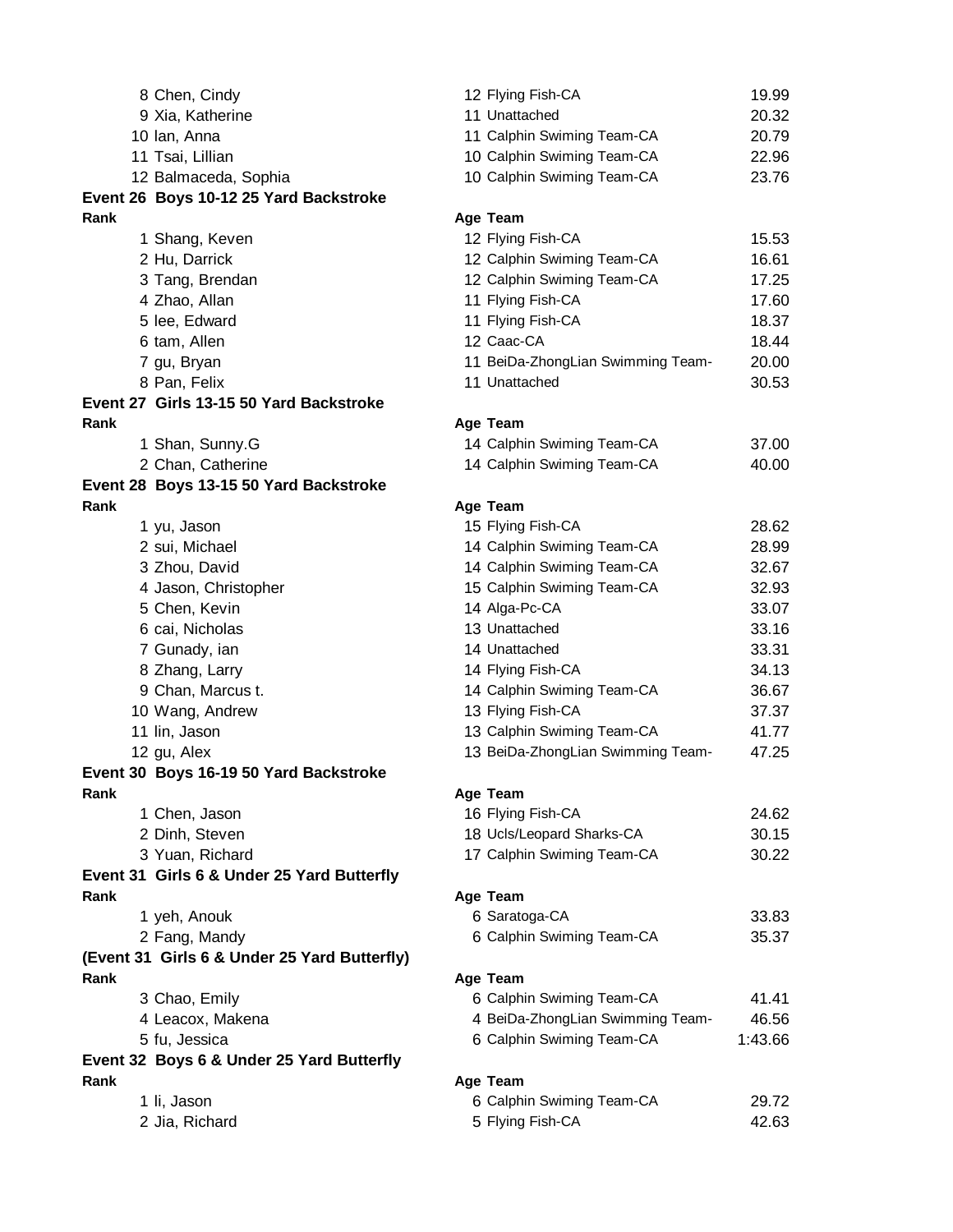| 3 pan, Theodore                        | 6 Calphin Swiming Team-CA         | 43.57 |
|----------------------------------------|-----------------------------------|-------|
| Event 33 Girls 7-9 25 Yard Butterfly   |                                   |       |
| Rank                                   | Age Team                          |       |
| 1 Gong Victoria                        | 9 Flying Fish-CA                  | 16.21 |
| 2 yu, Suri                             | 9 Calphin Swiming Team-CA         | 17.94 |
| 3 Chen, Catherine                      | 8 Calphin Swiming Team-CA         | 18.43 |
| 4 Xiao, Jasmine                        | 9 Calphin Swiming Team-CA         | 18.57 |
| 5 Zhao, Cindy                          | 9 Unattached                      | 21.81 |
| 6 Kelly, Zheng                         | 9 Unattached                      | 22.37 |
| 7 Eerna Rivera, Krrsty                 | 8 san Leandeo-CA                  | 22.59 |
| 8 lee, Serena                          | 9 Calphin Swiming Team-CA         | 27.80 |
| 9 Pu, Karen                            | 7 Calphin Swiming Team-CA         | 32.10 |
| 10 Kulkarni, Prachi                    | 8 Calphin Swiming Team-CA         | 34.18 |
| 11 Bhat, Ruchi                         | 9 Calphin Swiming Team-CA         | 35.41 |
| Event 34 Boys 7-9 25 Yard Butterfly    |                                   |       |
| Rank                                   | Age Team                          |       |
| 1 Hu, Denton                           | 9 Calphin Swiming Team-CA         | 19.99 |
| 2 Wu, Jasper                           | 9 Calphin Swiming Team-CA         | 20.50 |
| 3 Yang, Jerry                          | 8 Flying Fish-CA                  | 20.97 |
| 4 Fang, Kevin.L                        | 9 Calphin Swiming Team-CA         | 22.17 |
| 5 Liang, Theodore                      | 8 BeiDa-ZhongLian Swimming Team-  | 22.41 |
| 6 Chen, Andrew                         | 9 Calphin Swiming Team-CA         | 22.54 |
| 7 li, Ryan                             | 9 Calphin Swiming Team-CA         | 22.73 |
| 8 Pan, Joshua                          | 9 Calphin Swiming Team-CA         | 23.69 |
| 9 Michael, tao                         | 8 Unattached                      | 24.65 |
| 10 Jia, Charlie                        | 9 Flying Fish-CA                  | 27.70 |
| 11 Young, Edmund                       | 8 Calphin Swiming Team-CA         | 27.86 |
| 12 Chou, Christopher                   | 7 Calphin Swiming Team-CA         | 41.89 |
| Event 35 Girls 10-12 25 Yard Butterfly |                                   |       |
| Rank                                   | Age Team                          |       |
| 1 Deng, Michells                       | 11 Svtn-CA                        | 14.53 |
| 2 He, Jessica                          | 10 Calphin Swiming Team-CA        | 14.69 |
| 3 Wang, Emily                          | 12 Calphin Swiming Team-CA        | 15.00 |
| 4 Zhang, Claire                        | 12 Unattached                     | 15.33 |
| 5 Leacox, Kyla                         | 11 BeiDa-ZhongLian Swimming Team- | 15.59 |
| 6 tse, Yeeling                         | 11 Calphin Swiming Team-CA        | 15.63 |
| 7 hee, Jena                            | 12 Calphin Swiming Team-CA        | 15.72 |
| 8 Narayanan, Suchitra                  | 12 Calphin Swiming Team-CA        | 17.52 |
| 9 Loya, Meilin                         | 12 Ucls/Leopard Sharks-CA         | 17.90 |
| 10 Yu, Joceline                        | 11 Calphin Swiming Team-CA        | 18.49 |
| 11 yu, Jessica                         | 10 Flying Fish-CA                 | 19.48 |
| 12 Zhou, Lingyue                       | 12 Unattached                     | 20.66 |
| 13 Zhao, Amy                           | 12 Unattached                     | 20.85 |
| 14 Chen, Cindy                         | 12 Flying Fish-CA                 | 21.00 |
| 15 Young, Sarah                        | 11 Calphin Swiming Team-CA        | 21.50 |
| 16 Balmaceda, Sophia                   | 10 Calphin Swiming Team-CA        | 21.84 |
| 17 Gong, Ally                          | 10 Calphin Swiming Team-CA        | 25.05 |
| Event 36 Boys 10-12 25 Yard Butterfly  |                                   |       |
| Rank                                   | Age Team                          |       |
| 1 Shang, Keven                         | 12 Flying Fish-CA                 | 13.83 |
| 2 Tang, Brendan                        | 12 Calphin Swiming Team-CA        | 15.63 |
|                                        |                                   |       |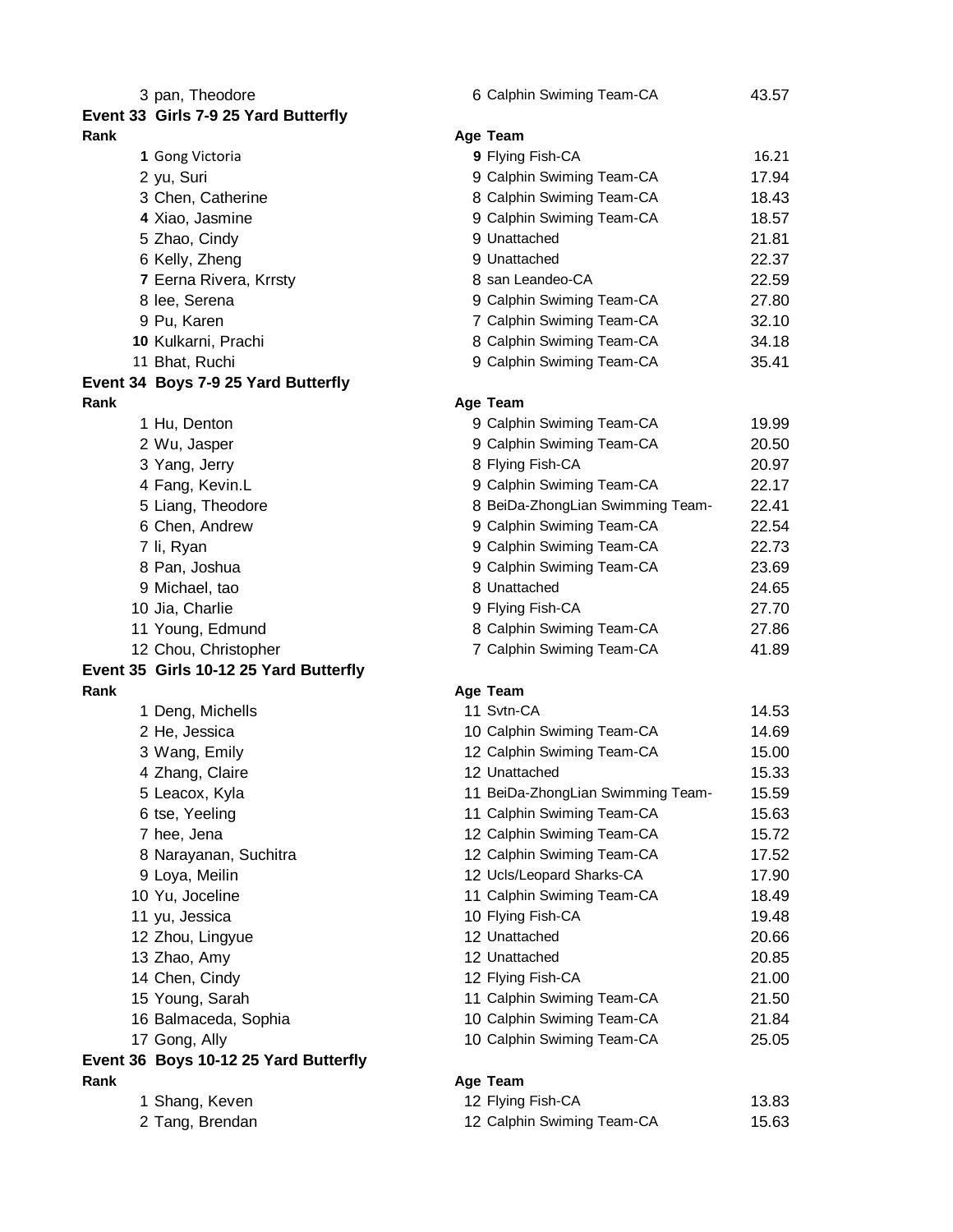|      | 3 Hu, Darrick                                         | 12 Calphin Swiming Team-CA            | 16.81   |
|------|-------------------------------------------------------|---------------------------------------|---------|
|      | 4 tam, Allen                                          | 12 Caac-CA                            | 17.39   |
|      | 5 lai, Jerry                                          | 11 Calphin Swiming Team-CA            | 18.19   |
|      | 6 Zhao, Allan                                         | 11 Flying Fish-CA                     | 19.49   |
|      | 7 Do, Brandon                                         | 10 Unattached                         | 19.86   |
|      | 8 Chan, William                                       | 12 Calphin Swiming Team-CA            | 21.44   |
|      | 9 Tong, leo                                           | 10 Calphin Swiming Team-CA            | 22.85   |
|      | 10 Saito, Samuel                                      | 11 Calphin Swiming Team-CA            | 22.94   |
|      | Event 37 Girls 13-15 50 Yard Butterfly                |                                       |         |
| Rank |                                                       | Age Team                              |         |
|      | 1 Yu, Jessica                                         | 14 Calphin Swiming Team-CA            | 32.50   |
|      | 2 gao, Carol                                          | 14 Svtn-CA                            | 34.53   |
|      | 3 Shan, Sunny.G                                       | 14 Calphin Swiming Team-CA            | 34.61   |
|      | Event 38 Boys 13-15 50 Yard Butterfly                 |                                       |         |
| Rank |                                                       | Age Team                              |         |
|      | 1 Chen, Kevin                                         | 14 Alga-Pc-CA                         | 21.57   |
|      | 2 guo, Andy                                           | 14 Flying Fish-CA                     | 26.29   |
|      | 3 Lam, Dustin                                         | 14 Calphin Swiming Team-CA            | 26.99   |
|      | 4 yu, Chris                                           | 14 Calphin Swiming Team-CA            | 27.63   |
|      | 5 sui, Michael                                        | 14 Calphin Swiming Team-CA            | 27.88   |
|      | 6 Teague, Mile                                        | 14 Flying Fish-CA                     | 28.00   |
|      | 7 Jaskson, Benjamin                                   | 15 Calphin Swiming Team-CA            | 28.13   |
|      | 8 Cheng, Daniel                                       | 15 Flying Fish-CA                     | 28.47   |
|      | 9 Gunady, ian                                         | 14 Unattached                         | 29.22   |
|      | 10 lu, Kevin                                          | 14 Svtn-CA                            | 29.83   |
|      | 11 Chan, Marcus t.                                    | 14 Calphin Swiming Team-CA            | 30.72   |
|      | 12 Zhou, David                                        | 14 Calphin Swiming Team-CA            | 31.80   |
|      | 13 Wang, Andrew                                       | 13 Flying Fish-CA                     | 32.18   |
|      | 14 Zhang, Larry                                       | 14 Flying Fish-CA                     | 33.84   |
|      | 15 cai, Nicholas                                      | 13 Unattached                         | 33.87   |
|      | 16 lin, Jason                                         | 13 Calphin Swiming Team-CA            |         |
|      |                                                       |                                       | 34.84   |
| Rank | Event 40 Women 16-19 50 Yard Butterfly                |                                       |         |
|      |                                                       | Age Team<br>16 Almeda Alagtors-CA     | 36.65   |
|      | 1 lee, Dionna<br>Event 40 Men 16-19 50 Yard Butterfly |                                       |         |
| Rank |                                                       |                                       |         |
|      | 1 Dinh, Steven                                        | Age Team<br>18 Ucls/Leopard Sharks-CA | 26.99   |
|      | 2 Yuan, Richard                                       | 17 Calphin Swiming Team-CA            | 27.19   |
|      |                                                       |                                       | 27.56   |
|      | 3 Zhang, Kevin                                        | 16 Flying Fish-CA                     |         |
|      | Event 41 Girls 6 & Under 50 Yard Freestyle            |                                       |         |
| Rank |                                                       | Age Team                              |         |
|      | 1 Chen, Jasime                                        | 6 Flying Fish-CA                      | 1:05.34 |
|      | 2 yeh, Anouk                                          | 6 Saratoga-CA                         | 1:06.21 |
|      | 3 Lin, Sherry                                         | 6 Flying Fish-CA                      | 1:10.13 |
|      | 4 fu, Jessica                                         | 6 Calphin Swiming Team-CA             | 1:10.72 |
|      | 5 Fang, Mandy                                         | 6 Calphin Swiming Team-CA             | 1:16.30 |
|      | 6 Chao, Emily                                         | 6 Calphin Swiming Team-CA             | 1:19.54 |
|      | 7 li, Iris                                            | 6 Unattached                          | 1:22.28 |
|      | Event 42 Boys 6 & Under 50 Yard Freestyle             |                                       |         |
| Rank |                                                       | Age Team                              |         |
|      | 1 li, Jason                                           | 6 Calphin Swiming Team-CA             | 53.73   |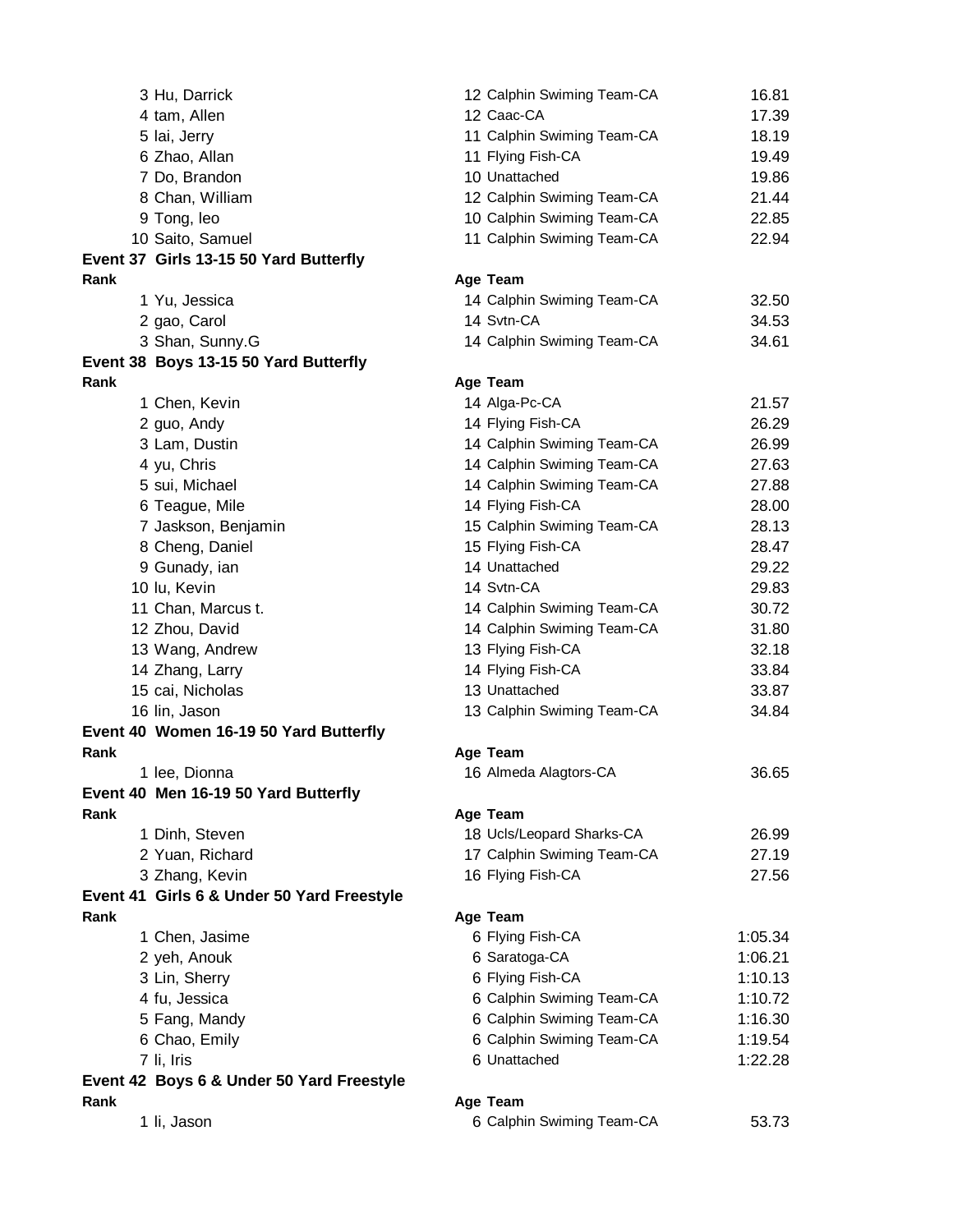|      | 2 Tong, Harry                          | 6 Calphin Swiming Team-CA                                       | 1:05.80        |
|------|----------------------------------------|-----------------------------------------------------------------|----------------|
|      | 3 chu, Edmond                          | 6 Unattached                                                    | 1:16.30        |
|      | Event 43 Girls 7-9 50 Yard Freestyle   |                                                                 |                |
| Rank |                                        | Age Team                                                        |                |
|      | 1 yu, Suri                             | 9 Calphin Swiming Team-CA                                       | 31.49          |
|      | 2 Gong Victoria                        | 9 Flying Fish-CA                                                | 31.71          |
|      | 3 nai, Jilia                           | 9 Sunnyvale Swim Club-CA                                        | 35.84          |
|      | 4 Xiao, Jasmine                        | 9 Calphin Swiming Team-CA                                       | 36.23          |
|      | 5 Chen, Catherine                      | 8 Calphin Swiming Team-CA                                       | 37.71          |
|      | 6 Kelly, Zheng                         | 9 Unattached                                                    | 38.56          |
|      | 7 Eerna Rivera, Krrsty                 | 8 san Leandeo-CA                                                | 42.43          |
|      | 8 Zhao, Cindy                          | 9 Unattached                                                    | 42.66          |
|      | 9 Ho, Eileen                           | 9 Calphin Swiming Team-CA                                       | 43.87          |
|      | 10 Fang, Christine                     | 9 Calphin Swiming Team-CA                                       | 46.00          |
|      | 11 lee, Serena                         | 9 Calphin Swiming Team-CA                                       | 47.88          |
|      | 12 Saito, Patricia                     | 8 Calphin Swiming Team-CA                                       | 50.02          |
|      | 13 Cai, Natalie                        | 9 Calphin Swiming Team-CA                                       | 51.25          |
|      | 14 Desai, Ashka                        | 8 Calphin Swiming Team-CA                                       | 51.83          |
|      | 15 wan, Christine                      | 9 Calphin Swiming Team-CA                                       | 52.41          |
|      | 16 li, Chaire                          | 7 Unattached                                                    | 53.06          |
|      | 17 Pu, Karen                           | 7 Calphin Swiming Team-CA                                       | 53.58          |
|      | 18 Bhat, Ruchi                         | 9 Calphin Swiming Team-CA                                       | 59.94          |
|      | 19 tse, Yeebing                        | 7 Calphin Swiming Team-CA                                       | 1:00.00        |
|      | 20 Potenciano, Gwen                    | 7 Calphin Swiming Team-CA                                       | 1:02.68        |
|      | 21 Yang, Josephina                     | 8 Calphin Swiming Team-CA                                       | 1:08.69        |
|      | Event 44 Boys 7-9 50 Yard Freestyle    |                                                                 |                |
| Rank |                                        | Age Team                                                        |                |
|      | 1 Hu, Denton                           | 9 Calphin Swiming Team-CA                                       | 37.84          |
|      | 2 Fang, Kevin.L                        | 9 Calphin Swiming Team-CA                                       | 38.72          |
|      | 3 Wang, Stanley                        | 9 BeiDa-ZhongLian Swimming Team-                                | 40.12          |
|      | 4 Yang, Christopher                    | 7 Unattached                                                    | 41.14          |
|      | 5 Liang, Theodore                      | 8 BeiDa-ZhongLian Swimming Team-                                | 44.36          |
|      | 6 Chen, Andrew                         | 9 Calphin Swiming Team-CA                                       | 45.47          |
|      | 7 Ding, Timothy                        | 8 Calphin Swiming Team-CA                                       | 46.34          |
|      | 8 Jiang, Oliver                        | 8 Unattached                                                    | 46.72          |
|      | 9 lai, Jason                           | 7 Cacc Chineseschool-CA                                         | 47.53          |
|      | 10 Sommerer, Samuel                    | 9 Calphin Swiming Team-CA                                       | 49.41          |
|      | 11 Kamel, Fares                        | 9 Calphin Swiming Team-CA                                       | 54.47          |
|      | 12 Veerapaneni, Sreeram                | 8 Calphin Swiming Team-CA                                       | 58.35          |
|      | 13 Li, Steven                          | 9 Calphin Swiming Team-CA                                       | 1:01.43        |
|      | 14 Lee, Bridge                         | 9 Calphin Swiming Team-CA                                       | 1:09.81        |
|      | Event 45 Girls 10-12 50 Yard Freestyle |                                                                 |                |
| Rank |                                        | Age Team                                                        |                |
|      | 1 He, Jessica                          | 10 Calphin Swiming Team-CA<br>11 Svtn-CA                        | 28.77          |
|      | 2 Deng, Michells                       |                                                                 | 29.50          |
|      | 3 tse, Yeeling                         | 11 Calphin Swiming Team-CA                                      | 30.12          |
|      | 4 Wang, Emily                          | 12 Calphin Swiming Team-CA                                      | 30.37          |
|      | 5 Leacox, Kyla                         | 11 BeiDa-ZhongLian Swimming Team-<br>12 Calphin Swiming Team-CA | 30.62          |
|      | 6 hee, Jena<br>7 Chen, Ariana          | 11 Calphin Swiming Team-CA                                      | 30.85          |
|      | 8 Loya, Meilin                         | 12 Ucls/Leopard Sharks-CA                                       | 31.48<br>33.07 |
|      |                                        |                                                                 |                |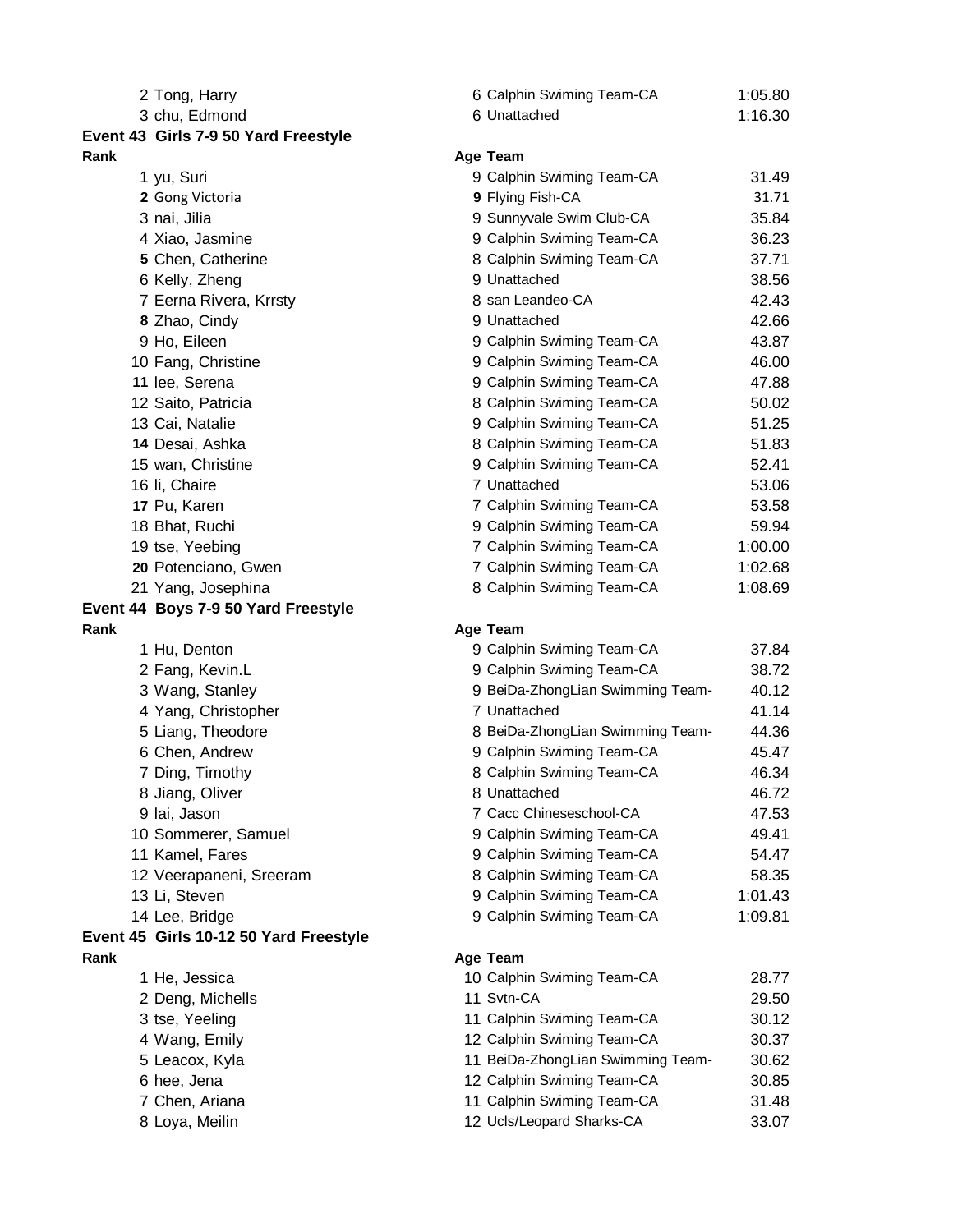| 9 Yu, Joceline                           | 11 Calphin Swiming Team-CA        | 33.47   |
|------------------------------------------|-----------------------------------|---------|
| 10 Shum, Miranda                         | 12 Unattached                     | 35.34   |
| 11 Chu, Bonnie                           | 10 Unattached                     | 37.21   |
| 12 Zhao, Amy                             | 12 Unattached                     | 37.98   |
| 13 Ian, Anna                             | 11 Calphin Swiming Team-CA        | 38.50   |
| 14 Balmaceda, Sophia                     | 10 Calphin Swiming Team-CA        | 40.24   |
| Event 46 Boys 10-12 50 Yard Freestyle    |                                   |         |
| Rank                                     | Age Team                          |         |
| 1 Iou, Andrew                            | 12 Calphin Swiming Team-CA        | 25.68   |
| 2 Shang, Keven                           | 12 Flying Fish-CA                 | 26.13   |
| 3 Hu, Darrick                            | 12 Calphin Swiming Team-CA        | 29.04   |
| 4 Tang, Brendan                          | 12 Calphin Swiming Team-CA        | 30.06   |
| 5 Zhou, Alex                             | 10 Calphin Swiming Team-CA        | 30.71   |
| 6 Chen, David                            | 12 YMCA-CA                        | 32.93   |
| 7 lai, Jerry                             | 11 Calphin Swiming Team-CA        | 32.98   |
| 8 lee, Edward                            | 11 Flying Fish-CA                 | 33.72   |
| 9 Chao, Sebastian                        | 11 Calphin Swiming Team-CA        | 33.77   |
| 10 Leung, Brandon                        | 12 Calphin Swiming Team-CA        | 34.52   |
| 11 Zhao, Allan                           | 11 Flying Fish-CA                 | 34.53   |
| 12 Huang, Auron                          | 12 Flying Fish-CA                 | 35.50   |
| 13 gu, Bryan                             | 11 BeiDa-ZhongLian Swimming Team- | 38.22   |
| 14 Do, Brandon                           | 10 Unattached                     | 39.36   |
| 15 Shan, Ishan                           | 11 Unattached                     | 40.13   |
| 16 Saito, Samuel                         | 11 Calphin Swiming Team-CA        | 46.27   |
| 17 Huang, Colby                          | 10 Calphin Swiming Team-CA        | 55.17   |
| 18 Dunh, Jonathan                        | 12 Calphin Swiming Team-CA        | 58.19   |
| Event 47 Girls 13-15 100 Yard Freestyle  |                                   |         |
| Rank                                     | Age Team                          |         |
| 1 Shan, Sunny.G                          | 14 Calphin Swiming Team-CA        | 1:03.72 |
| 2 Yu, Jessica                            | 14 Calphin Swiming Team-CA        | 1:06.67 |
| Event 48 Boys 13-15 100 Yard Freestyle   |                                   |         |
| Rank                                     | Age Team                          |         |
| 1 su, Kevin                              | 15 Calphin Swiming Team-CA        | 50.20   |
| 2 guo, Andy                              | 14 Flying Fish-CA                 | 52.58   |
| 3 sui, Michael                           | 14 Calphin Swiming Team-CA        | 54.06   |
| 4 Teague, Mile                           | 14 Flying Fish-CA                 | 54.69   |
| 5 yu, Chris                              | 14 Calphin Swiming Team-CA        | 55.26   |
| 6 Cheng, Daniel                          | 15 Flying Fish-CA                 | 56.03   |
| (Event 48 Boys 13-15 100 Yard Freestyle) |                                   |         |
| Rank                                     | Age Team                          |         |
| 7 yu, Jason                              | 15 Flying Fish-CA                 | 56.23   |
| 8 Jason, Christopher                     | 15 Calphin Swiming Team-CA        | 57.32   |
| 9 Jaskson, Benjamin                      | 15 Calphin Swiming Team-CA        | 57.35   |
| 10 Jia, Perry                            | 14 Flying Fish-CA                 | 57.87   |
| 11 Zhou, David                           | 14 Calphin Swiming Team-CA        | 59.90   |
| 12 Gunady, ian                           | 14 Unattached                     | 1:01.90 |
| 13 Zhang, Larry                          | 14 Flying Fish-CA                 | 1:02.13 |
| 14 cai, Nicholas                         | 13 Unattached                     | 1:02.95 |
| 15 gu, Alex                              | 13 BeiDa-ZhongLian Swimming Team- | 1:40.19 |
| Event 50 Boys 16-19 100 Yard Freestyle   |                                   |         |
| Rank                                     | Age Team                          |         |
|                                          |                                   |         |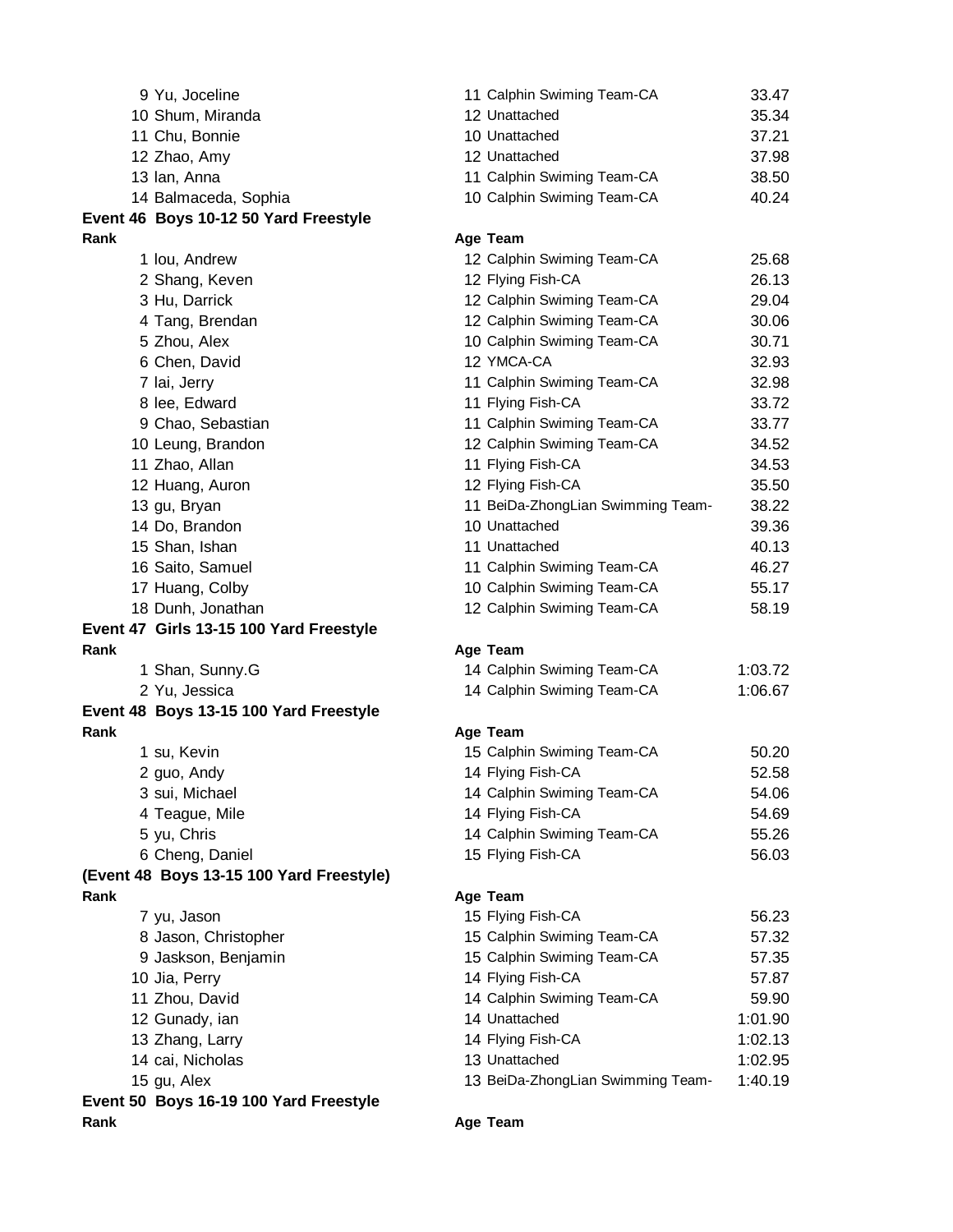|      | 1 Chen, Jason                                 | 16 Flying Fish-CA                 | 49.60   |
|------|-----------------------------------------------|-----------------------------------|---------|
|      | 2 Dinh, Steven                                | 18 Ucls/Leopard Sharks-CA         | 55.00   |
|      | Event 51 Girls 6 & Under 50 Yard Breaststroke |                                   |         |
| Rank |                                               | Age Team                          |         |
|      | 1 pei, Serena                                 | 5 Unattached                      | 1:03.09 |
|      | 2 Fang, Mandy                                 | 6 Calphin Swiming Team-CA         | 1:09.79 |
|      | 3 ma, Katelyn                                 | 6 Flying Fish-CA                  | 1:21.03 |
|      | 4 Chao, Emily                                 | 6 Calphin Swiming Team-CA         | 1:27.53 |
|      | 5 Chen, Jasime                                | 6 Flying Fish-CA                  | 1:28.69 |
|      | 6 fu, Jessica                                 | 6 Calphin Swiming Team-CA         | 1:31.77 |
|      | Event 52 Boys 6 & Under 50 Yard Breaststroke  |                                   |         |
| Rank |                                               | Age Team                          |         |
|      | 1 li, Jason                                   | 6 Calphin Swiming Team-CA         | 1:06.70 |
|      | 2 Li, Tom                                     | 6 Flying Fish-CA                  | 1:19.56 |
|      | 3 chu, Edmond                                 | 6 Unattached                      | 1:25.67 |
|      | 4 pan, Theodore                               | 6 Calphin Swiming Team-CA         | 1:36.72 |
|      | Event 53 Girls 7-9 50 Yard Breaststroke       |                                   |         |
| Rank |                                               | Age Team                          |         |
|      | 1 Gong Victoria                               | 9 Flying Fish-CA                  | 40.14   |
|      | 2 yu, Suri                                    | 9 Calphin Swiming Team-CA         | 43.43   |
|      | 3 nai, Jilia                                  | 9 Sunnyvale Swim Club-CA          | 44.84   |
|      | 4 Haly, Katelyn                               | 9 Cacc Chineseschool-CA           | 50.01   |
|      | 5 Ho, Eileen                                  | 9 Calphin Swiming Team-CA         | 53.75   |
|      | 6 li, Chaire                                  | 7 Unattached                      | 58.43   |
|      | 7 Eerna Rivera, Krrsty                        | 8 san Leandeo-CA                  | 1:01.39 |
|      | 8 Saito, Patricia                             | 8 Calphin Swiming Team-CA         | 1:02.41 |
|      | 9 lee, Serena                                 | 9 Calphin Swiming Team-CA         | 1:07.97 |
|      | 10 tse, Yeebing                               | 7 Calphin Swiming Team-CA         | 1:15.30 |
|      | 11 Hui, Shawna                                | 9 Unattached                      | 1:17.84 |
|      | Event 54 Boys 7-9 50 Yard Breaststroke        |                                   |         |
| Rank |                                               | Age Team                          |         |
|      | 1 li, Ryan                                    | 9 Calphin Swiming Team-CA         | 47.73   |
|      | 2 Fang, Kevin.L                               | 9 Calphin Swiming Team-CA         | 48.71   |
|      | 3 He, James                                   | 8 Calphin Swiming Team-CA         | 49.19   |
|      | 4 Hu, Denton                                  | 9 Calphin Swiming Team-CA         | 50.89   |
|      | 5 Zhou, Jasper                                | 9 Moringlight-CA                  | 53.34   |
|      | 6 lai, Jason                                  | 7 Cacc Chineseschool-CA           | 55.33   |
|      | 7 Zhang, Allan                                | 9 Unattached                      | 58.03   |
|      | 8 Pietila, Jeremy                             | 8 Flying Fish-CA                  | 58.45   |
|      | 9 Young, Edmund                               | 8 Calphin Swiming Team-CA         | 59.52   |
|      | 10 Li, Steven                                 | 9 Calphin Swiming Team-CA         | 1:01.14 |
|      | 11 Jia, Charlie                               | 9 Flying Fish-CA                  | 1:01.99 |
|      | 12 pan, Jonathan                              | 8 Calphin Swiming Team-CA         | 1:02.57 |
|      | 13 Yang, Christopher                          | 7 Unattached                      | 1:03.85 |
|      | 14 Ho, Brendan                                | 8 Calphin Swiming Team-CA         | 1:18.50 |
|      | 15 Lee, Bridge                                | 9 Calphin Swiming Team-CA         | 1:22.72 |
|      | Event 55 Girls 10-12 50 Yard Breaststroke     |                                   |         |
| Rank |                                               | Age Team                          |         |
|      | 1 tse, Yeeling                                | 11 Calphin Swiming Team-CA        | 38.21   |
|      | 2 Deng, Michells                              | 11 Svtn-CA                        | 39.41   |
|      | 3 Leacox, Kyla                                | 11 BeiDa-ZhongLian Swimming Team- | 39.55   |
|      |                                               |                                   |         |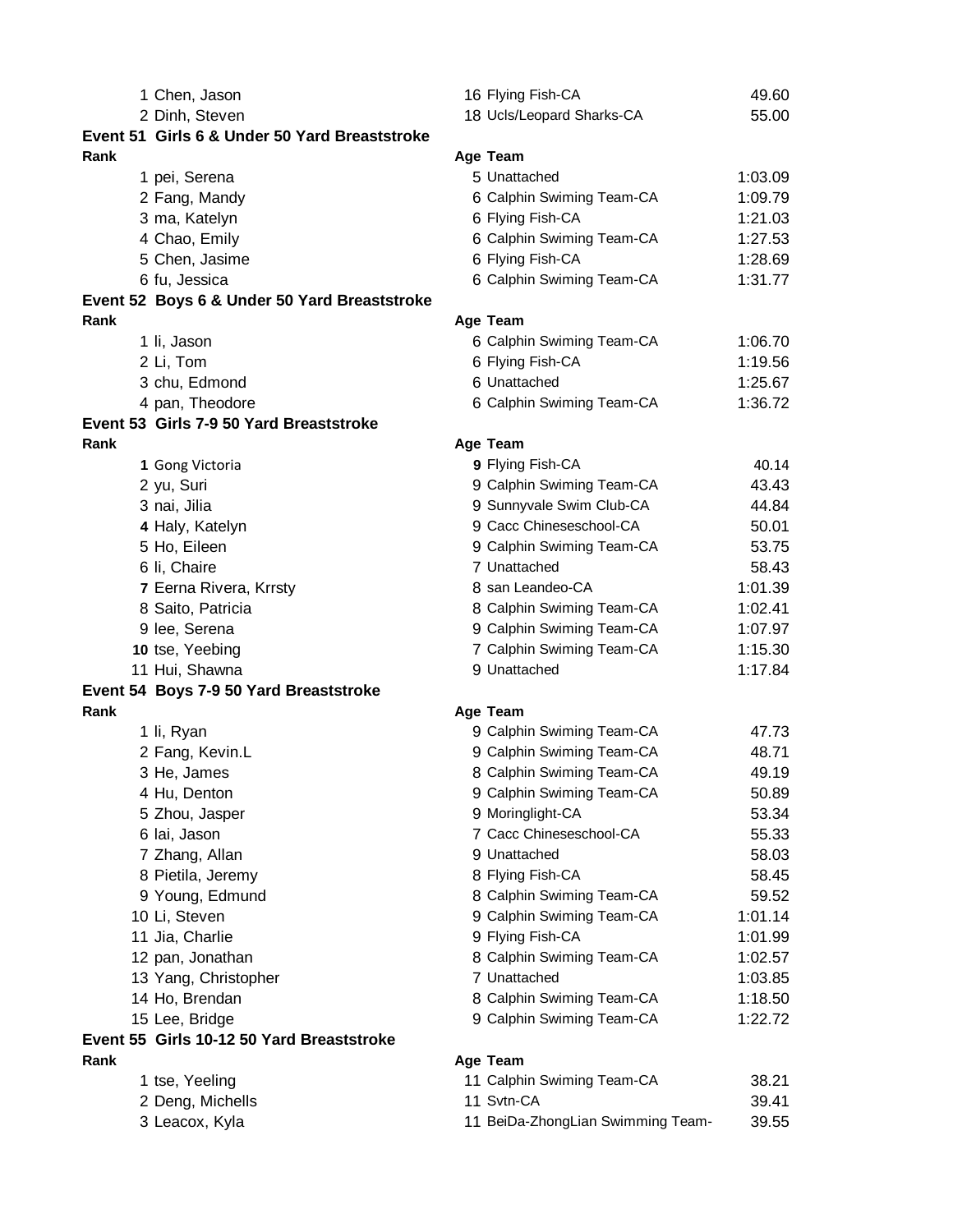| 4 hee, Jena                                 | 12 Calphin Swiming Team-CA        | 41.22   |
|---------------------------------------------|-----------------------------------|---------|
| 5 Xia, Katherine                            | 11 Unattached                     | 42.75   |
| 6 Young, Sarah                              | 11 Calphin Swiming Team-CA        | 44.37   |
| 7 Yu, Joceline                              | 11 Calphin Swiming Team-CA        | 46.68   |
| 8 Narayanan, Suchitra                       | 12 Calphin Swiming Team-CA        | 46.96   |
| 9 Chu, Bonnie                               | 10 Unattached                     | 47.82   |
| 10 Balmaceda, Sophia                        | 10 Calphin Swiming Team-CA        | 52.81   |
| 11 yu, Jessica                              | 10 Flying Fish-CA                 | 53.56   |
| 12 Cong, Brittang                           | 10 Calphin Swiming Team-CA        | 54.00   |
| 13 Gong, Ally                               | 10 Calphin Swiming Team-CA        | 54.67   |
| Event 56 Boys 10-12 50 Yard Breaststroke    |                                   |         |
| Rank                                        | Age Team                          |         |
| 1 Shang, Keven                              | 12 Flying Fish-CA                 | 32.28   |
| 2 Iou, Andrew                               | 12 Calphin Swiming Team-CA        | 32.99   |
| 3 Hu, Darrick                               | 12 Calphin Swiming Team-CA        | 36.69   |
| 4 Chao, Sebastian                           | 11 Calphin Swiming Team-CA        | 39.07   |
| 5 Zhao, Allan                               | 11 Flying Fish-CA                 | 39.85   |
| 6 Huang, Auron                              | 12 Flying Fish-CA                 | 41.55   |
| 7 Zhou, Alex                                | 10 Calphin Swiming Team-CA        | 43.50   |
| 8 gu, Bryan                                 | 11 BeiDa-ZhongLian Swimming Team- | 47.84   |
| 9 lai, Jerry                                | 11 Calphin Swiming Team-CA        | 49.55   |
| 10 Huang, Colby                             | 10 Calphin Swiming Team-CA        |         |
|                                             |                                   | 1:07.06 |
| 11 Dunh, Jonathan                           | 12 Calphin Swiming Team-CA        | 1:13.97 |
| Event 57 Girls 13-15 100 Yard Breaststroke  |                                   |         |
| Rank                                        | Age Team                          |         |
| 1 Yu, Jessica                               | 14 Calphin Swiming Team-CA        | 1:23.00 |
| 2 Shan, Sunny.G                             | 14 Calphin Swiming Team-CA        | 1:23.69 |
| Event 58 Boys 13-15 100 Yard Breaststroke   |                                   |         |
| Rank                                        | Age Team                          |         |
| 1 su, Kevin                                 | 15 Calphin Swiming Team-CA        | 1:05.50 |
| 2 lu, Kevin                                 | 14 Svtn-CA                        | 1:06.08 |
| 3 guo, Andy                                 | 14 Flying Fish-CA                 | 1:06.86 |
| 4 Lam, Dustin                               | 14 Calphin Swiming Team-CA        | 1:07.47 |
| 5 yu, Chris                                 | 14 Calphin Swiming Team-CA        | 1:13.13 |
| 6 Zhou, David                               | 14 Calphin Swiming Team-CA        | 1:14.07 |
| 7 Wang, Andrew                              | 13 Flying Fish-CA                 | 1:15.49 |
| (Event 58 Boys 13-15 100 Yard Breaststroke) |                                   |         |
| Rank                                        | Age Team                          |         |
| 8 Jia, Perry                                | 14 Flying Fish-CA                 | 1:16.28 |
| 9 Cheng, Daniel                             | 15 Flying Fish-CA                 | 1:27.25 |
| --- yu, Jason                               | 15 Flying Fish-CA                 | DQ      |
| Event 60 Women 16-19 100 Yard Breaststroke  |                                   |         |
| Rank                                        | Age Team                          |         |
| 1 lee, Dionna                               | 16 Almeda Alagtors-CA             | 1:27.29 |
| Event 60 Men 16-19 100 Yard Breaststroke    |                                   |         |
| Rank                                        | Age Team                          |         |
| 1 Dinh, Steven                              | 18 Ucls/Leopard Sharks-CA         | 1:05.08 |
| 2 lai, Matt                                 | 16 Lmya-CA                        | 1:11.26 |
| 3 Chen, Jason                               | 16 Flying Fish-CA                 | 1:11.79 |
| Event 61 Girls 7-9 50 Yard Backstroke       |                                   |         |
| Rank                                        | Age Team                          |         |
|                                             |                                   |         |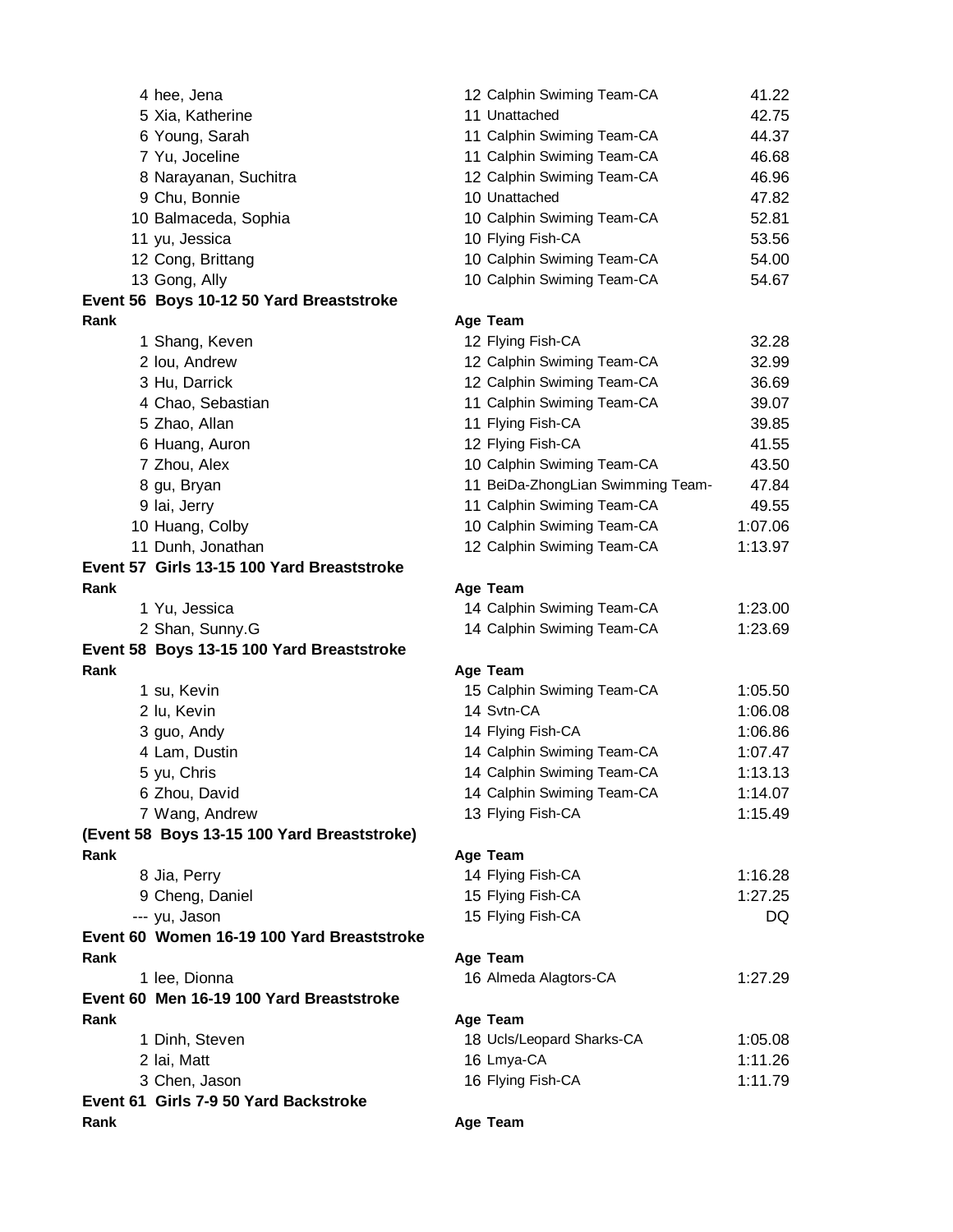|      | 1 yu, Suri                               | 9 Calphin Swiming Team-CA         | 39.67   |
|------|------------------------------------------|-----------------------------------|---------|
|      | 2 nai, Jilia                             | 9 Sunnyvale Swim Club-CA          | 41.78   |
|      | 3 Chen, Catherine                        | 8 Calphin Swiming Team-CA         | 42.72   |
|      | 4 Xiao, Jasmine                          | 9 Calphin Swiming Team-CA         | 45.87   |
|      | 5 Eerna Rivera, Krrsty                   | 8 san Leandeo-CA                  | 48.20   |
|      | 6 Ho, Eileen                             | 9 Calphin Swiming Team-CA         | 49.77   |
|      | 7 li, Chaire                             | 7 Unattached                      | 56.50   |
|      | 8 Cai, Natalie                           | 9 Calphin Swiming Team-CA         | 56.94   |
|      | 9 Pu, Karen                              | 7 Calphin Swiming Team-CA         | 1:06.88 |
|      | 10 Yang, Josephina                       | 8 Calphin Swiming Team-CA         | 1:27.53 |
|      | Event 62 Boys 7-9 50 Yard Backstroke     |                                   |         |
| Rank |                                          | Age Team                          |         |
|      | 1 Fang, Kevin.L                          | 9 Calphin Swiming Team-CA         | 45.72   |
|      | 2 Pan, Joshua                            | 9 Calphin Swiming Team-CA         | 46.47   |
|      | 3 li, Ryan                               | 9 Calphin Swiming Team-CA         | 47.34   |
|      | 4 Yang, Christopher                      | 7 Unattached                      | 51.72   |
|      | 5 Sommerer, Samuel                       | 9 Calphin Swiming Team-CA         | 54.40   |
|      | 6 Jia, Charlie                           | 9 Flying Fish-CA                  | 1:02.48 |
|      | 7 lai, Jason                             | 7 Cacc Chineseschool-CA           | 1:04.73 |
|      | 8 Ding, Timothy                          | 8 Calphin Swiming Team-CA         | 1:04.77 |
|      | 9 Li, Steven                             | 9 Calphin Swiming Team-CA         | 1:10.66 |
|      | 10 Ho, Brendan                           | 8 Calphin Swiming Team-CA         | 1:25.94 |
|      | Event 63 Girls 10-12 50 Yard Backstroke  |                                   |         |
| Rank |                                          | Age Team                          |         |
|      | 1 Zhang, Claire                          | 12 Unattached                     | 35.38   |
|      | 2 Chen, Ariana                           | 11 Calphin Swiming Team-CA        | 35.49   |
|      | 3 hee, Jena                              | 12 Calphin Swiming Team-CA        | 36.63   |
|      | 4 Deng, Michells                         | 11 Svtn-CA                        | 37.00   |
|      | 5 Leacox, Kyla                           | 11 BeiDa-ZhongLian Swimming Team- | 37.62   |
|      | 6 Xia, Katherine                         | 11 Unattached                     | 38.56   |
|      | 7 Loya, Meilin                           | 12 Ucls/Leopard Sharks-CA         | 40.17   |
|      | 8 Yu, Joceline                           | 11 Calphin Swiming Team-CA        | 40.68   |
|      |                                          | 11 Calphin Swiming Team-CA        | 50.23   |
|      | 9 Ian, Anna                              | 10 Calphin Swiming Team-CA        | 51.75   |
|      | 10 Tsai, Lillian                         |                                   |         |
| Rank | Event 64 Boys 10-12 50 Yard Backstroke   |                                   |         |
|      |                                          | Age Team                          |         |
|      | 1 Shang, Keven                           | 12 Flying Fish-CA                 | 31.41   |
|      | 2 Hu, Darrick                            | 12 Calphin Swiming Team-CA        | 35.91   |
|      | 3 Zhou, Alex                             | 10 Calphin Swiming Team-CA        | 36.00   |
|      | 4 lee, Edward                            | 11 Flying Fish-CA                 | 38.59   |
|      | 5 Zhao, Allan                            | 11 Flying Fish-CA                 | 39.06   |
|      | 6 lai, Jerry                             | 11 Calphin Swiming Team-CA        | 43.32   |
|      | Event 65 Girls 13-15 100 Yard Backstroke |                                   |         |
| Rank |                                          | Age Team                          |         |
|      | 1 Yu, Jessica                            | 14 Calphin Swiming Team-CA        | 1:16.03 |
|      | 2 Shan, Sunny.G                          | 14 Calphin Swiming Team-CA        | 1:19.58 |
|      | Event 66 Boys 13-15 100 Yard Backstroke  |                                   |         |
| Rank |                                          | Age Team                          |         |
|      | 1 yu, Jason                              | 15 Flying Fish-CA                 | 1:02.19 |
|      | 2 sui, Michael                           | 14 Calphin Swiming Team-CA        | 1:03.89 |
|      | 3 Cheng, Daniel                          | 15 Flying Fish-CA                 | 1:07.77 |
|      |                                          |                                   |         |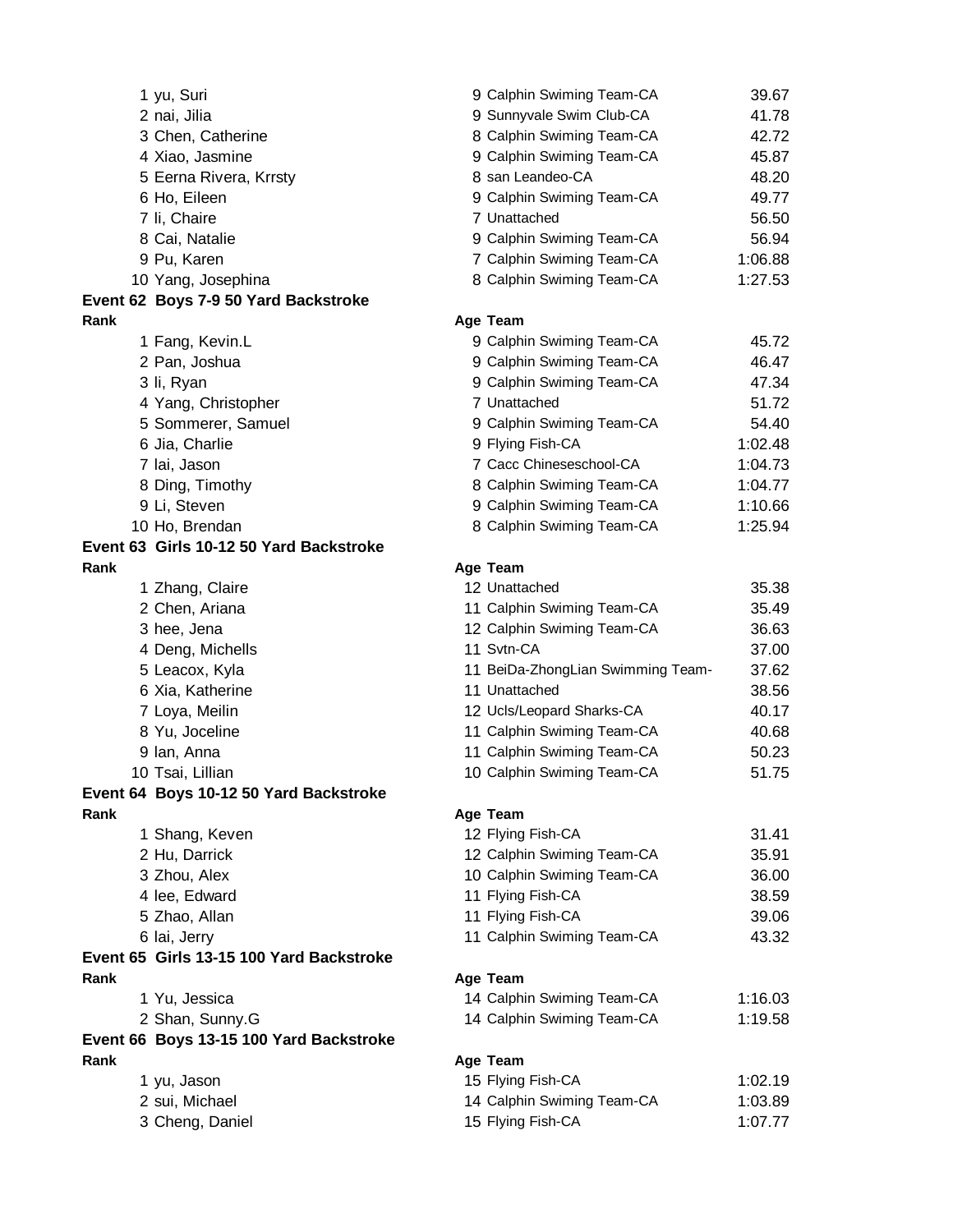|      | 4 Jaskson, Benjamin                      | 15 Calphin Swiming Team-CA                      | 1:07.82            |
|------|------------------------------------------|-------------------------------------------------|--------------------|
|      | 5 Zhang, Larry                           | 14 Flying Fish-CA                               | 1:09.25            |
|      | 6 Jia, Perry                             | 14 Flying Fish-CA                               | 1:09.46            |
|      | 7 cai, Nicholas                          | 13 Unattached                                   | 1:12.32            |
|      | 8 Gunady, ian                            | 14 Unattached                                   | 1:13.79            |
|      | Event 68 Boys 16-19 100 Yard Backstroke  |                                                 |                    |
|      | 1 Chen, Jason                            | 16 Flying Fish-CA                               | 01:01.3            |
|      | Event 72 Boys 7-9 50 Yard Butterfly      |                                                 |                    |
|      | 1 Hu, Denton                             | 9 Calphin Swiming Team-CA                       | 47.13              |
|      | Event 73 Girls 10-12 50 Yard Butterfly   |                                                 |                    |
|      | 1 Yu, Joceline                           | 11 Calphin Swiming Team-CA                      | 39.59              |
|      | Event 74 Boys 10-12 50 Yard Butterfly    |                                                 |                    |
|      | 1 Hu, Darrick                            | 12 Calphin Swiming Team-CA                      | 37.72              |
|      | Event 76 Women 13-19 100 Yard Butterfly  |                                                 |                    |
| Rank |                                          | Age Team                                        |                    |
|      | 1 Yu, Jessica                            | 14 Calphin Swiming Team-CA                      | 1:15.07            |
|      | Event 76 Men 13-19 100 Yard Butterfly    |                                                 |                    |
| Rank |                                          | Age Team                                        |                    |
|      | 1 guo, Andy                              | 14 Flying Fish-CA                               | 59.44              |
|      | 2 Lam, Dustin                            | 14 Calphin Swiming Team-CA                      | 1:01.11            |
|      | 3 yu, Chris                              | 14 Calphin Swiming Team-CA<br>15 Flying Fish-CA | 1:02.50<br>1:02.96 |
|      | 4 yu, Jason                              | 14 Flying Fish-CA                               | 1:05.97            |
|      | 5 Teague, Mile<br>6 Gunady, ian          | 14 Unattached                                   | 1:07.57            |
|      | 7 Zhang, Larry                           | 14 Flying Fish-CA                               | 1:12.19            |
|      |                                          |                                                 |                    |
|      |                                          |                                                 |                    |
|      | 8 Wang, Andrew                           | 13 Flying Fish-CA                               | 1:15.93            |
|      | Event 80 Girls 6 & Under 100 Yard IM     |                                                 |                    |
| Rank |                                          | Age Team                                        |                    |
|      | 1 Chao, Emily                            | 6 Calphin Swiming Team-CA                       | 2:56.45<br>DQ      |
|      | --- Fang, Mandy                          | 6 Calphin Swiming Team-CA                       |                    |
| Rank | Event 80 Boys 6 & Under 100 Yard IM      | Age Team                                        |                    |
|      | --- pan, Theodore                        | 6 Calphin Swiming Team-CA                       | DQ                 |
|      | Event 81 Girls 7-9 100 Yard IM           |                                                 |                    |
| Rank |                                          | Age Team                                        |                    |
|      | 1 Gong Victoria                          | 9 Flying Fish-CA                                | 01:18.1            |
|      | 1 yu, Suri                               | 9 Calphin Swiming Team-CA                       | 1:22.89            |
|      | 2 Chen, Catherine                        | 8 Calphin Swiming Team-CA                       | 1:30.39            |
|      | 3 nai, Jilia                             | 9 Sunnyvale Swim Club-CA                        | 1:33.90            |
|      | 4 Xiao, Jasmine                          | 9 Calphin Swiming Team-CA                       | 1:35.07            |
|      | (Event 81 Girls 7-9 100 Yard IM)         |                                                 |                    |
| Rank |                                          | Age Team                                        |                    |
|      | 5 Eerna Rivera, Krrsty                   | 8 san Leandeo-CA                                | 1:58.49            |
|      | 6 li, Chaire                             | 7 Unattached                                    | 2:00.28            |
|      | Event 82 Boys 7-9 100 Yard IM            |                                                 |                    |
| Rank |                                          | Age Team                                        |                    |
|      | 1 He, James                              | 8 Calphin Swiming Team-CA                       | 1:35.91            |
|      | 2 Fang, Kevin.L                          | 9 Calphin Swiming Team-CA                       | 1:36.01            |
|      | 3 li, Ryan                               | 9 Calphin Swiming Team-CA                       | 1:45.77            |
|      | 4 Yang, Christopher<br>5 Pietila, Jeremy | 7 Unattached<br>8 Flying Fish-CA                | 1:47.93<br>2:03.89 |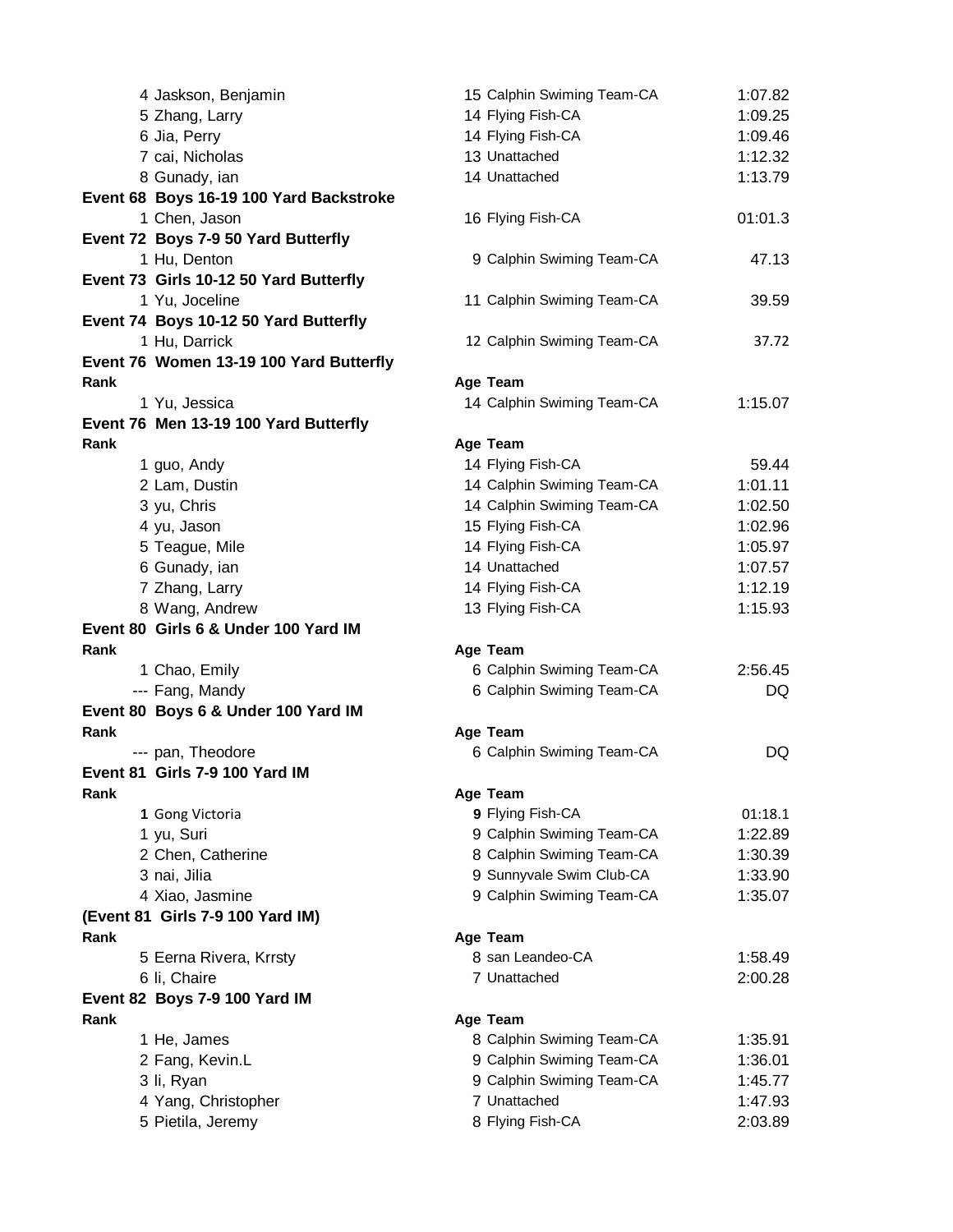|      | 6 Jia, Charlie                                    | 9 Flying Fish-CA                  | 2:06.14 |
|------|---------------------------------------------------|-----------------------------------|---------|
|      | 7 Ding, Timothy                                   | 8 Calphin Swiming Team-CA         | 2:07.81 |
|      | 8 Li, Steven                                      | 9 Calphin Swiming Team-CA         | 2:28.88 |
|      | 9 Chou, Christopher                               | 7 Calphin Swiming Team-CA         | 2:34.91 |
|      | 10 Lee, Bridge                                    | 9 Calphin Swiming Team-CA         | 2:38.13 |
|      | 11 Ho, Brendan                                    | 8 Calphin Swiming Team-CA         | 3:05.77 |
|      | Event 83 Girls 10-12 100 Yard IM                  |                                   |         |
| Rank |                                                   | Age Team                          |         |
|      | 1 He, Jessica                                     | 10 Calphin Swiming Team-CA        | 1:12.49 |
|      | 2 tse, Yeeling                                    | 11 Calphin Swiming Team-CA        | 1:15.25 |
|      | 3 Zhang, Claire                                   | 12 Unattached                     | 1:15.93 |
|      | 4 Deng, Michells                                  | 11 Svtn-CA                        | 1:15.97 |
|      | 5 Chen, Ariana                                    | 11 Calphin Swiming Team-CA        | 1:17.94 |
|      | 6 Leacox, Kyla                                    | 11 BeiDa-ZhongLian Swimming Team- | 1:23.00 |
|      | 7 Yu, Joceline                                    | 11 Calphin Swiming Team-CA        | 1:27.28 |
|      | 8 Xia, Katherine                                  | 11 Unattached                     | 1:28.29 |
|      | 9 Shum, Miranda                                   | 12 Unattached                     | 1:32.50 |
|      | 10 Narayanan, Suchitra                            | 12 Calphin Swiming Team-CA        | 1:37.37 |
|      | 11 Ian, Anna                                      | 11 Calphin Swiming Team-CA        | 1:44.81 |
|      | Event 84 Boys 10-12 100 Yard IM                   |                                   |         |
| Rank |                                                   | Age Team                          |         |
|      | 1 Shang, Keven                                    | 12 Flying Fish-CA                 | 1:04.42 |
|      | 2 Iou, Andrew                                     | 12 Calphin Swiming Team-CA        | 1:05.13 |
|      | 3 Tang, Brendan                                   | 12 Calphin Swiming Team-CA        | 1:15.87 |
|      | 4 Hu, Darrick                                     | 12 Calphin Swiming Team-CA        | 1:18.07 |
|      | 5 Zhou, Alex                                      | 10 Calphin Swiming Team-CA        | 1:18.71 |
|      | 6 Chen, David                                     | 12 YMCA-CA                        | 1:23.06 |
|      | 7 Zhao, Allan                                     | 11 Flying Fish-CA                 | 1:24.14 |
|      | 8 lai, Jerry                                      | 11 Calphin Swiming Team-CA        | 1:29.04 |
|      | 9 Shan, Ishan                                     | 11 Unattached                     | 2:00.00 |
|      | Event 86 Women 13-19 200 Yard IM                  |                                   |         |
| Rank |                                                   | Age Team                          |         |
|      | 1 Yu, Jessica                                     | 14 Calphin Swiming Team-CA        | 2:41.03 |
|      | Event 86 Men 13-19 200 Yard IM                    |                                   |         |
| Rank |                                                   | Age Team                          |         |
|      | 1 su, Kevin                                       | 15 Calphin Swiming Team-CA        | 2:08.67 |
|      | 2 guo, Andy                                       | 14 Flying Fish-CA                 | 2:08.97 |
|      | 3 yu, Chris                                       | 14 Calphin Swiming Team-CA        | 2:13.97 |
|      | 4 Cheng, Daniel                                   | 15 Flying Fish-CA                 | 2:16.29 |
|      | (Event 86 Men 13-19 200 Yard IM)                  |                                   |         |
| Rank |                                                   | Age Team                          |         |
|      | 5 Zhou, David                                     | 14 Calphin Swiming Team-CA        | 2:23.69 |
|      | 6 Jaskson, Benjamin                               | 15 Calphin Swiming Team-CA        | 2:26.07 |
|      | 7 Jia, Perry                                      | 14 Flying Fish-CA                 | 2:26.75 |
|      | 8 Wang, Andrew                                    | 13 Flying Fish-CA                 | 2:28.03 |
|      | 9 Jason, Christopher                              | 15 Calphin Swiming Team-CA        | 2:31.07 |
|      | 10 Gunady, ian                                    | 14 Unattached                     | 2:32.85 |
|      | Event 90 Girls 6 & Under 200 Yard Freestyle Relay |                                   |         |
| Rank |                                                   | Relay                             |         |
|      | 1 Flying Fish-CA                                  | A                                 | 4:35.69 |
|      | 2 Ca Dolphin Swiming Team-CA                      | Α                                 | 4:59.89 |
|      |                                                   |                                   |         |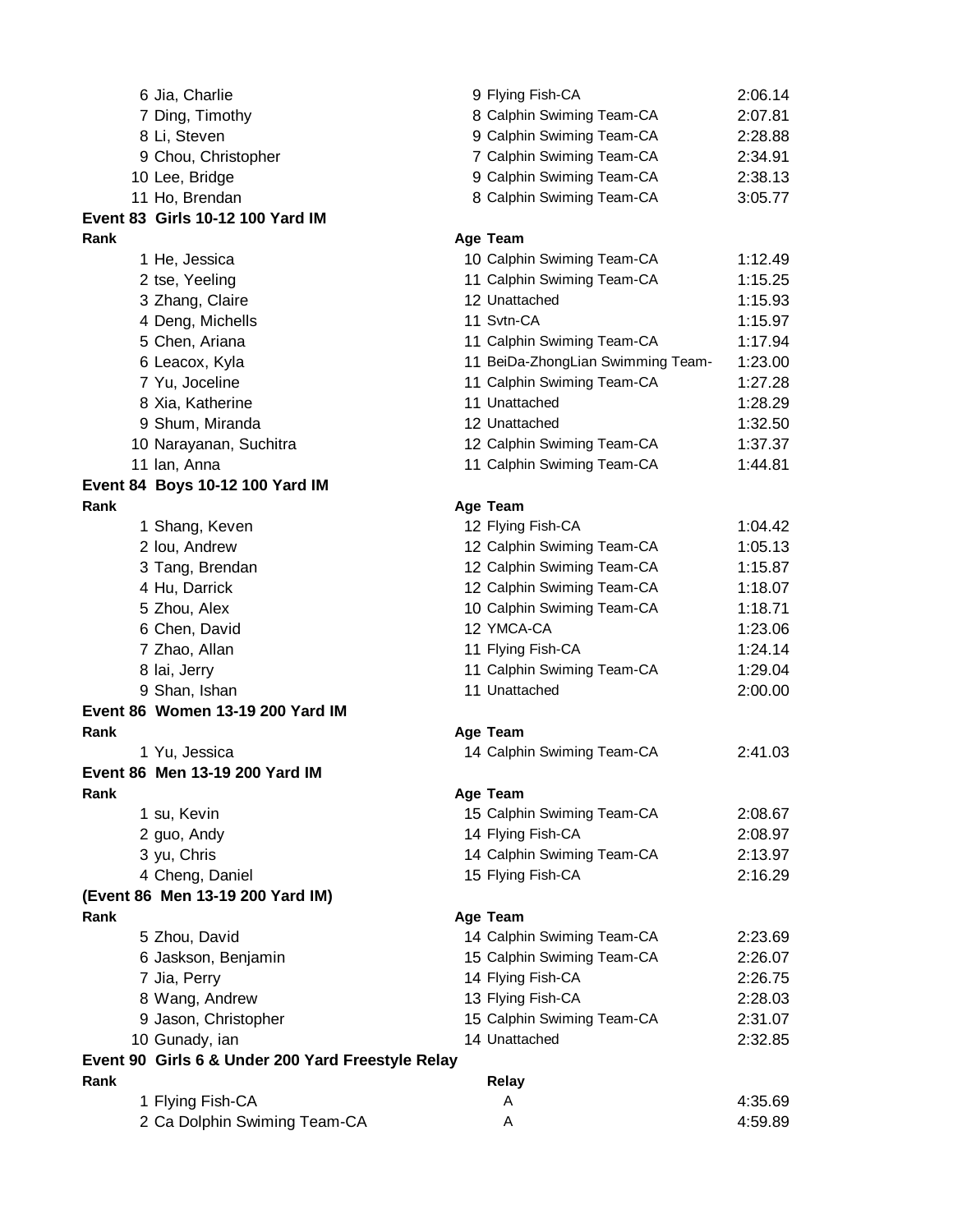|      | Event 90 Boys 6 & Under 200 Yard Freestyle Relay |              |         |
|------|--------------------------------------------------|--------------|---------|
| Rank |                                                  | Relay        |         |
|      | 1 Ca Dolphin Swiming Team-CA                     | A            | 4:08.09 |
|      | Event 91 Girls 7-9 200 Yard Freestyle Relay      |              |         |
| Rank |                                                  | Relay        |         |
|      | 1 Ca Dolphin Swiming Team-CA                     | A            | 2:41.57 |
|      | 2 Flying Fish-CA                                 | A            | 2:58.43 |
|      | 3 Ca Dolphin Swiming Team-CA                     | B            | 3:01.71 |
|      | 4 Flying Fish-CA                                 | B            | 4:03.00 |
|      | Event 92 Boys 7-9 200 Yard Freestyle Relay       |              |         |
| Rank |                                                  | Relay        |         |
|      | 1 Ca Dolphin Swiming Team-CA                     | A            | 2:22.48 |
|      | 2 Moringlight-CA                                 | A            | 3:03.03 |
|      | 3 Flying Fish-CA                                 | A            | 3:07.99 |
|      | 4 Ca Dolphin Swiming Team-CA                     | B            | 3:34.84 |
|      | Event 93 Girls 10-12 200 Yard Freestyle Relay    |              |         |
| Rank |                                                  | Relay        |         |
|      | 1 Ca Dolphin Swiming Team-CA                     | A            | 2:01.15 |
|      | 2 Flying Fish-CA                                 | A            | 2:23.69 |
|      | Event 94 Boys 10-12 200 Yard Freestyle Relay     |              |         |
| Rank |                                                  | Relay        |         |
|      | 1 Flying Fish-CA                                 | A            | 1:59.47 |
|      | 2 Ca Dolphin Swiming Team-CA                     | A            | 2:10.69 |
|      | Event 96 Women 13-15 200 Yard Freestyle Relay    |              |         |
| Rank |                                                  | Relay        |         |
|      | *1 Flying Fish-CA                                | A            | 1:37.01 |
|      | *1 Ca Dolphin Swiming Team-CA                    | A            | 1:48.21 |
|      | 2 Ca Dolphin Swiming Team-CA                     | A            | 1:39.30 |
|      | 3 Flying Fish-CA                                 | B            | 1:45.91 |
|      | Event 96 Men 13-15 200 Yard Freestyle Relay      |              |         |
| Rank |                                                  | Relay        |         |
|      | *1 Flying Fish-CA                                | A            | 1:37.01 |
|      | *1 Ca Dolphin Swiming Team-CA                    | A            | 1:48.21 |
|      | 2 Ca Dolphin Swiming Team-CA                     | Α            | 1:39.30 |
|      | 3 Flying Fish-CA                                 | в            | 1:45.91 |
|      | Event 96 Mixed 13-15 200 Yard Freestyle Relay    |              |         |
| Rank |                                                  | <b>Relay</b> |         |
|      | *1 Flying Fish-CA                                | A            | 1:37.01 |
|      | *1 Ca Dolphin Swiming Team-CA                    | A            | 1:48.21 |
|      | 2 Ca Dolphin Swiming Team-CA                     | A            | 1:39.30 |
|      | 3 Flying Fish-CA                                 | B            | 1:45.91 |
|      | Event 98 Women 16-19 200 Yard Freestyle Relay    |              |         |
| Rank |                                                  | Relay        |         |
|      | *1 Ca Dolphin Swiming Team-CA                    | A            | 1:37.11 |
|      | *1 Flying Fish-CA                                | A            | 1:40.69 |
|      | Event 98 Men 16-19 200 Yard Freestyle Relay      |              |         |
| Rank |                                                  | <b>Relay</b> |         |
|      | *1 Ca Dolphin Swiming Team-CA                    | A            | 1:37.11 |
|      | *1 Flying Fish-CA                                | A            | 1:40.69 |
|      | Event 98 Mixed 16-19 200 Yard Freestyle Relay    |              |         |
| Rank |                                                  | Relay        |         |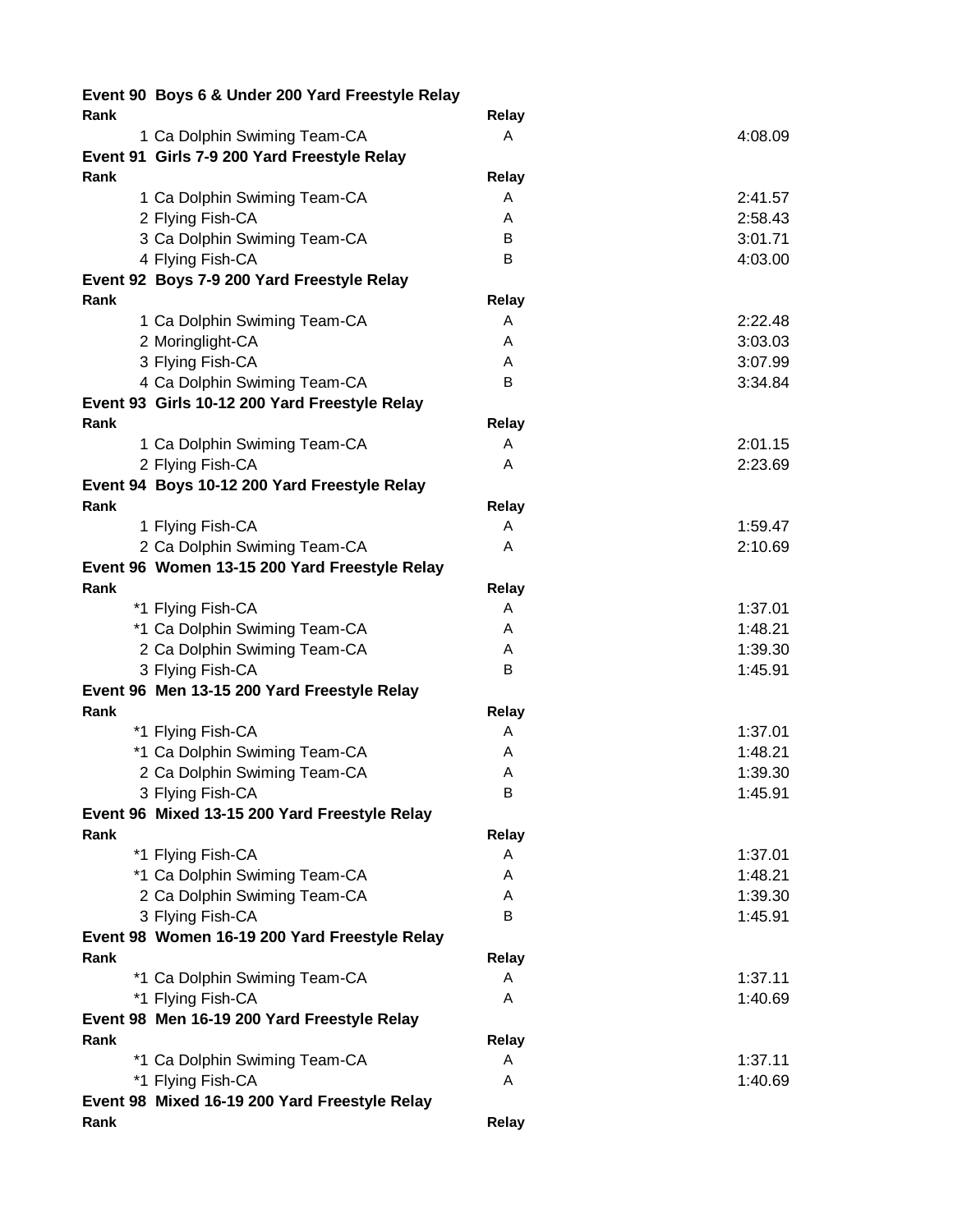| *1 Ca Dolphin Swiming Team-CA                   | A                                 | 1:37.11 |
|-------------------------------------------------|-----------------------------------|---------|
| *1 Flying Fish-CA                               | A                                 | 1:40.69 |
| Event 100 Girls 6 & Under 200 Yard Medley Relay |                                   |         |
| Rank                                            | Relay                             |         |
| 1 Ca Dolphin Swiming Team-CA                    | A                                 | 5:14.07 |
| Event 100 Boys 6 & Under 200 Yard Medley Relay  |                                   |         |
| Rank                                            | Relay                             |         |
| 1 Ca Dolphin Swiming Team-CA                    | A                                 | 4:57.16 |
| Event 101 Girls 7-9 200 Yard Medley Relay       |                                   |         |
| Rank                                            | Relay                             |         |
| 1 Ca Dolphin Swiming Team-CA                    | A                                 | 3:03.89 |
| 2 Flying Fish-CA                                | A                                 | 3:05.07 |
| 3 Ca Dolphin Swiming Team-CA                    | B                                 | 3:27.39 |
| 4 Flying Fish-CA                                | B                                 | 4:28.41 |
| Event 102 Boys 7-9 200 Yard Medley Relay        |                                   |         |
| Rank                                            | Relay                             |         |
| 1 Ca Dolphin Swiming Team-CA                    | A                                 | 3:01.50 |
| 2 Moringlight-CA                                | A                                 | 3:22.16 |
| 3 Flying Fish-CA                                | A                                 | 3:25.69 |
| Event 103 Girls 10-12 200 Yard Medley Relay     |                                   |         |
| Rank                                            | <b>Relay</b>                      |         |
| 1 Ca Dolphin Swiming Team-CA                    | A                                 | 2:19.34 |
| 2 Ca Dolphin Swiming Team-CA                    | B                                 | 2:37.36 |
| 3 Flying Fish-CA                                | A                                 | 2:59.33 |
| Event 104 Boys 10-12 200 Yard Medley Relay      |                                   |         |
| Rank                                            | Relay                             |         |
| 1 Flying Fish-CA                                | A                                 | 2:16.19 |
| 2 Ca Dolphin Swiming Team-CA                    | A                                 | 2:28.99 |
| Event 105 Women 13-15 200 Yard Medley Relay     |                                   |         |
| Rank                                            | Relay                             |         |
| *1 Ca Dolphin Swiming Team-CA                   | A                                 | 2:03.14 |
| Event 106 Men 13-15 200 Yard Medley Relay       |                                   |         |
| Rank                                            | Relay                             |         |
| *1 Flying Fish-CA                               | A                                 | 1:50.68 |
| 2 Ca Dolphin Swiming Team-CA                    | A                                 | 1:54.27 |
| Event 107 Women 16-19 200 Yard Medley Relay     |                                   |         |
| Rank                                            | <b>Relay</b>                      |         |
| *1 Flying Fish-CA                               | A                                 | 1:50.85 |
| Event 108 Men 16-19 200 Yard Medley Relay       |                                   |         |
| Rank                                            | <b>Relay</b>                      |         |
| *1 Flying Fish-CA                               | A                                 | 1:50.85 |
| 2 Ca Dolphin Swiming Team-CA                    | A                                 | 1:53.62 |
| Event 110 Men 20-25 50 Yard Freestyle           |                                   |         |
| Rank                                            | Age Team                          |         |
| 1 Wang, Tim                                     | 25 Ucaa-CA                        | 26.75   |
| 2 Que, Jay                                      | 22 BeiDa-ZhongLian Swimming Team- | 28.07   |
| Event 111 Women 26-35 50 Yard Freestyle         |                                   |         |
| Rank                                            | Age Team                          |         |
| 1 Guo, Christine                                | 28 BeiDa-ZhongLian Swimming Team- | 30.28   |
| 2 Chan, Jennifer                                | 30 Qing Hua University-CA         | 30.62   |
| 3 Tong, Cui                                     | 26 BeiDa-ZhongLian Swimming Team- | 46.14   |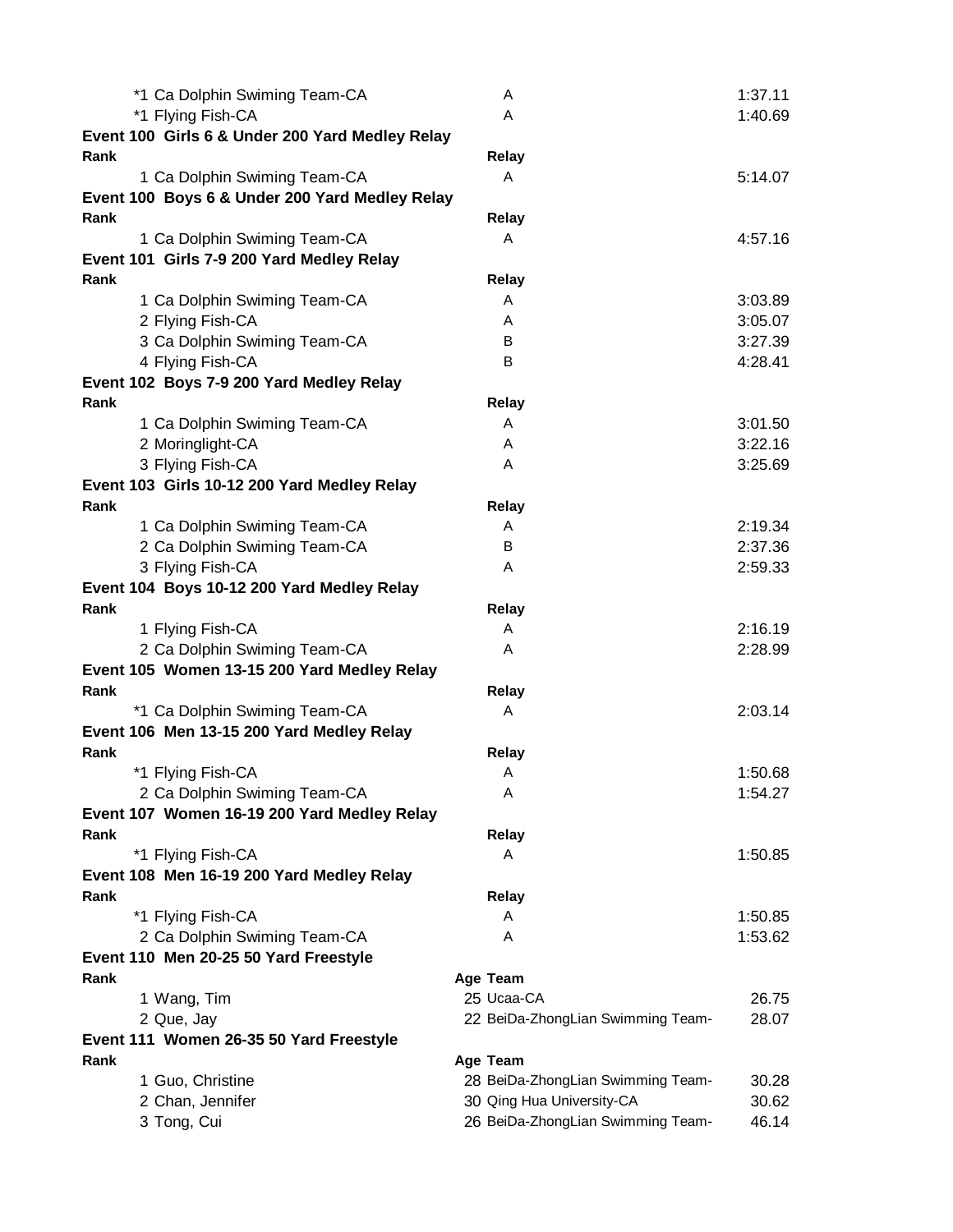**Event 112 Men 26-35 50 Yard Freestyle Rank Age Team** 1 wu, wei 27 BeiDa-ZhongLian Swimming Team-CA 30.42 2 Ni, Bi 34 Ucaa-CA 35.81 3 Wang, Chao 28 Svtn-CA 36.25 4 Wang, Xiaodong 30 Ucaa-CA 42.91 5 Zhou, Xinjian 27 BeiDa-ZhongLian Swimming Team- 45.89 **Event 114 Men 36-45 50 Yard Freestyle Rank Age Team** 1 Zhao, Howard 37 BeiDa-ZhongLian Swimming Team-CA 33.39 2 Yuan, Ke 36 Ucaa-CA 34.03 3 Li, Sean 40 Ucaa-CA 35.58 4 Wu, Jin 53.99 **Event 115 Women 46-55 50 Yard Freestyle Rank Age Team** 1 Dong, yan **1988 and 1999 and 1999 and 47 BeiDa-ZhongLian Swimming Team-** 37.37 2 Kang, min 10.71 and the state of the 47 BeiDa-ZhongLian Swimming Team-**Event 116 Men 46-55 50 Yard Freestyle Rank Age Team** 1 dai, Howard **19 and 25.90** 47 BeiDa-ZhongLian Swimming Team- 25.90 2 cui, Steve 27.09 3 Mao, Richard 46 Ucaa-CA 41.32 4 Chen, Andy 46 Ucaa-CA 48.94 **Event 117 Women 56-80 50 Yard Freestyle Rank Age Team** 1 Sun, Yan 56 BeiDa-ZhongLian Swimming Team1 A6.34 2 Ning, Chen **54.84** 56 BeiDa-ZhongLian Swimming Team- 54.84 **Event 118 Men 56-80 50 Yard Freestyle Rank Age Team** 1 Chen, Guoqiang 1988 Chen, Suite and State State Street, Street, Street, Street, Street, Street, Street, Street, Street, Street, Street, Street, Street, Street, Street, Street, Street, Street, Street, Street, Street, Stre 2 Huang, Renrong **57 BeiDa-ZhongLian Swimming Team-**34.73 3 xie, Dingguo 64.15 4 Zhu, Qiwen 76 Ucaa-CA 1:27.53 **Event 120 Men 20-25 50 Yard Breaststroke Rank Age Team** 1 Que, Jay 22 Beinglian Swimming Team-Ca 35.900 Swimming Team-Ca 35.900 Swimming Team-CA 35.900 Swimming Team-2 Wang, Tim 25 2.95 Ucaa-CA 36.95 Ucaa-CA 36.95 Ucaa-CA 36.95 Ucaa-CA 36.95 Ucaa-CA 36.95 Ucaa-CA 36.95 Ucaa-CA 36.95 Ucaa-CA 36.95 Ucaa-CA 36.95 Ucaa-CA 36.95 Ucaa-CA 36.95 Ucaa-CA 36.95 Ucaa-CA 36.95 Ucaa-CA 36.95 Ucaa-C **Event 121 Women 26-35 50 Yard Breaststroke Rank Age Team** 1 Guo, Christine 2 Tong, Cui 3 Zhang, Ying **Event 122 Men 26-35 50 Yard Breaststroke Rank Age Team** 1 gao, hui 2 Wang, Xiaodong 3 Ni, Bi 34 Ucaa-CA 34 Ucaa-CA 34 Ucaa-CA 49.50 **Event 123 Women 36-45 50 Yard Breaststroke Rank Age Team** 1 Poon, Michelle **Event 124 Men 36-45 50 Yard Breaststroke**

| 22 BeiDa-ZhongLian Swimming Team- | 35.90 |
|-----------------------------------|-------|
| 25 Ucaa-CA                        | 36.95 |

| 28 BeiDa-ZhongLian Swimming Team- | 44.27   |
|-----------------------------------|---------|
| 26 BeiDa-ZhongLian Swimming Team- | 51.08   |
| 27 BeiDa-ZhongLian Swimming Team- | 1:07.49 |

| 27 BeiDa-ZhongLian Swimming Team- | 35.73 |
|-----------------------------------|-------|
| 30 Ucaa-CA                        | 48.82 |
| 34 Ucaa-CA                        | 49.50 |

| 41 Unattached | 51.31 |
|---------------|-------|
|               |       |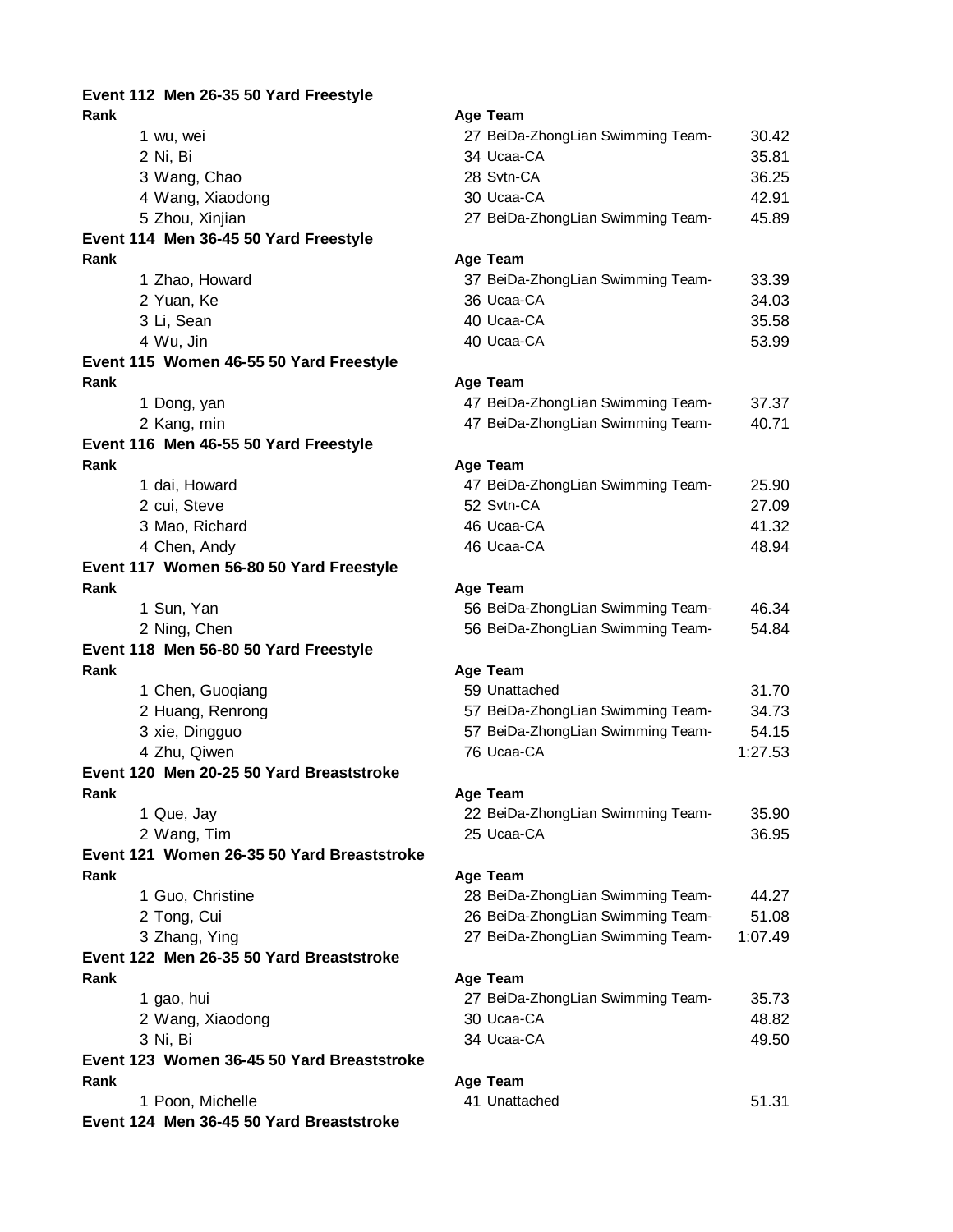**Rank Age Team** 1 Hu, Brian 3 Huang, Jiantao 4 Li, Robyn 6 Ding, Peng 7 Wu, Jin 8 Li, Weiheng 9 Zhang, Hilbert 10 liu, Sean **Event 125 Women 46-55 50 Yard Breaststroke Rank Age Team** 1 Zhang, han 2 Kang, min 3 sun, Yi-Ping **Event 126 Men 46-55 50 Yard Breaststroke Rank Age Team** 1 liu, Qiang 3 Deng, Edward 4 Shen, Larry 5 Jiao, max Qingzhong 6 Xing, Geoffrey 7 nai, Jeff 8 Chen, Andy **Event 127 Women 56-80 50 Yard Breaststroke Rank Age Team** 1 Sun, Yan 2 Ning, Chen **Event 128 Men 56-80 50 Yard Breaststroke Rank Age Team** 1 Chen, Guoqiang 2 Huang, Renrong 3 yu, Dajun 4 li, Chee 5 xie, Dingguo 6 Li, Yuanquan **Event 131 Women 26-35 50 Yard Backstroke Rank Age Team** 1 Chan, Jennifer 2 Tong, Cui **Event 132 Men 26-35 50 Yard Backstroke Rank Age Team** 3 Wang, Xiaodong **Event 133 Women 36-45 50 Yard Backstroke Rank Age Team** 1 Tian, yue **Event 135 Women 46-55 50 Yard Backstroke**

|                                     | Age Team                          |         |
|-------------------------------------|-----------------------------------|---------|
| 1 Hu, Brian                         | 45 BeiDa-ZhongLian Swimming Team- | 34.29   |
| 2 Zhou, di                          | 40 Unattached                     | 36.10   |
| 3 Huang, Jiantao                    | 37 Sytn-CA                        | 37.78   |
| 4 Li, Robyn                         | 36 Ucaa-CA                        | 39.60   |
| 5 Jin, Yi                           | 38 Ucaa-CA                        | 41.81   |
| 6 Ding, Peng                        | 38 Svtn-CA                        | 46.36   |
| 7 Wu, Jin                           | 40 Ucaa-CA                        | 46.42   |
| 8 Li, Weiheng                       | 36 Ucaa-CA                        | 48.97   |
| 9 Zhang, Hilbert                    | 36 Ucaa-CA                        | 49.22   |
| 0 liu, Sean                         | 37 BeiDa-ZhongLian Swimming Team- | 53.87   |
| 25 Women 46-55 50 Yard Breaststroke |                                   |         |
|                                     | Age Team                          |         |
| 1 Zhang, han                        | 47 BeiDa-ZhongLian Swimming Team- | 44.77   |
| 2 Kang, min                         | 47 BeiDa-ZhongLian Swimming Team- | 50.76   |
| 3 sun, Yi-Ping                      | 47 BeiDa-ZhongLian Swimming Team- | 55.93   |
| 26 Men 46-55 50 Yard Breaststroke   |                                   |         |
|                                     | Age Team                          |         |
| 1 liu, Qiang                        | 47 BeiDa-ZhongLian Swimming Team- | 31.28   |
| 2 lai, jin                          | 50 Lmya-CA                        | 34.72   |
| 3 Deng, Edward                      | 52 Svtn-CA                        | 34.73   |
| 4 Shen, Larry                       | 47 BeiDa-ZhongLian Swimming Team- | 35.10   |
| 5 Jiao, max Qingzhong               | 47 BeiDa-ZhongLian Swimming Team- | 35.40   |
| 6 Xing, Geoffrey                    | 54 Ucaa-CA                        | 36.21   |
| 7 nai, Jeff                         | 47 Unattached                     | 41.34   |
| 8 Chen, Andy                        | 46 Ucaa-CA                        | 52.41   |
| 27 Women 56-80 50 Yard Breaststroke |                                   |         |
|                                     | Age Team                          |         |
| 1 Sun, Yan                          | 56 BeiDa-ZhongLian Swimming Team- | 56.05   |
| 2 Ning, Chen                        | 56 BeiDa-ZhongLian Swimming Team- | 56.11   |
| 28 Men 56-80 50 Yard Breaststroke   |                                   |         |
|                                     | Age Team                          |         |
|                                     | 59 Unattached                     | 38.82   |
| 1 Chen, Guoqiang                    | 57 BeiDa-ZhongLian Swimming Team- | 41.91   |
| 2 Huang, Renrong                    | 56 Unattached                     |         |
| 3 yu, Dajun                         | 62 Unattached                     | 44.10   |
| 4 li, Chee                          |                                   | 49.09   |
| 5 xie, Dingguo                      | 57 BeiDa-ZhongLian Swimming Team- | 1:03.10 |
| 6 Li, Yuanquan                      | 76 Ucaa-CA                        | 1:05.83 |
| 31 Women 26-35 50 Yard Backstroke   |                                   |         |
|                                     | Age Team                          |         |
| 1 Chan, Jennifer                    | 30 Qing Hua University-CA         | 40.13   |
| 2 Tong, Cui                         | 26 BeiDa-ZhongLian Swimming Team- | 59.90   |
| 32 Men 26-35 50 Yard Backstroke     |                                   |         |
|                                     | Age Team                          |         |
| 1 wu, wei                           | 27 BeiDa-ZhongLian Swimming Team- | 32.40   |
| 2 Ni, Bi                            | 34 Ucaa-CA                        | 51.07   |
| 3 Wang, Xiaodong                    | 30 Ucaa-CA                        | 1:10.97 |
| 33 Women 36-45 50 Yard Backstroke   |                                   |         |
|                                     | Age Team                          |         |
| 1 Tian, yue                         | 37 BeiDa-ZhongLian Swimming Team- | 45.76   |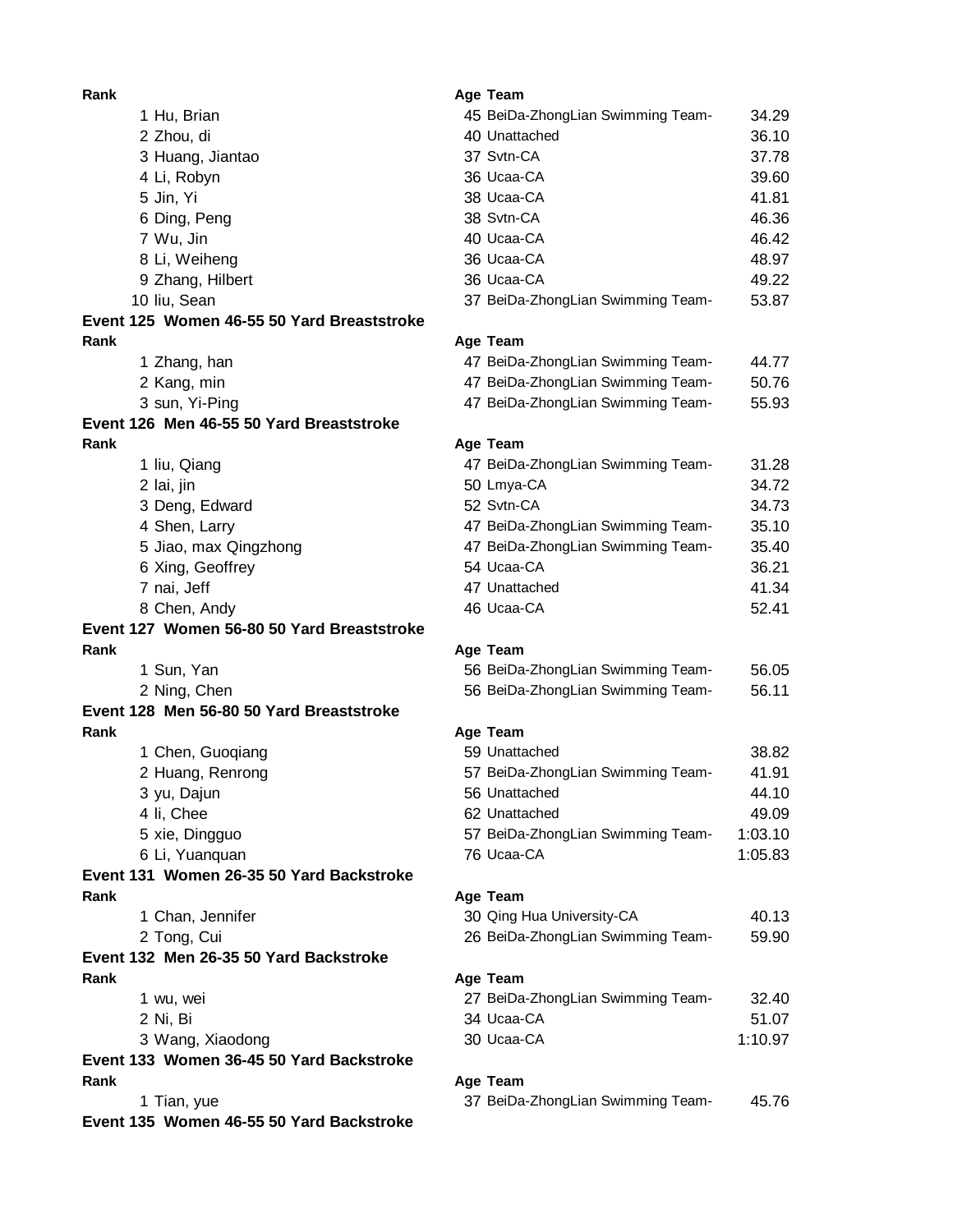| Rank                                     | Age Team                          |         |
|------------------------------------------|-----------------------------------|---------|
| 1 Kang, min                              | 47 BeiDa-ZhongLian Swimming Team- | 50.10   |
| Event 136 Men 46-55 50 Yard Backstroke   |                                   |         |
| Rank                                     | Age Team                          |         |
| 1 dai, Howard                            | 47 BeiDa-ZhongLian Swimming Team- | 32.19   |
| 2 cui, Steve                             | 52 Svtn-CA                        | 32.72   |
| 3 liu, Qiang                             | 47 BeiDa-ZhongLian Swimming Team- | 32.73   |
| 4 Xing, Geoffrey                         | 54 Ucaa-CA                        | 40.47   |
| 5 Xu, Jianzhong                          | 53 Ucaa-CA                        | 42.95   |
| 6 yen, Scott                             | 52 Svtn-CA                        | 45.43   |
| Event 136A Men 56-80 50 Yard Backstroke  |                                   |         |
| Rank                                     | Age Team                          |         |
| 1 Shem, job                              | 57 BeiDa-ZhongLian Swimming Team- | 47.51   |
| 2 xie, Dingguo                           | 57 BeiDa-ZhongLian Swimming Team- | 1:00.21 |
| Event 138 Men 20-25 50 Yard Butterfly    |                                   |         |
| Rank                                     | Age Team                          |         |
| 1 Wang, Tim                              | 25 Ucaa-CA                        | 40.50   |
| Event 139 Women 26-35 50 Yard Butterfly  |                                   |         |
| Rank                                     | Age Team                          |         |
| 1 Chan, Jennifer                         | 30 Qing Hua University-CA         | 34.00   |
| 2 Guo, Christine                         | 28 BeiDa-ZhongLian Swimming Team- | 37.27   |
| Event 140 Men 26-35 50 Yard Butterfly    |                                   |         |
| Rank                                     | Age Team                          |         |
| 1 wu, wei                                | 27 BeiDa-ZhongLian Swimming Team- | 26.67   |
| 2 hu, hao                                | 27 Svtn-CA                        | 32.23   |
| Event 141 Women 36-45 50 Yard Butterfly  |                                   |         |
| Rank                                     | Age Team                          |         |
| 1 Tian, yue                              | 37 BeiDa-ZhongLian Swimming Team- | 53.64   |
| Event 142 Men 36-45 50 Yard Butterfly    |                                   |         |
| Rank                                     | Age Team                          |         |
| 1 Yuan, Ke                               | 36 Ucaa-CA                        | 34.64   |
| Event 143 Women 46-55 50 Yard Butterfly  |                                   |         |
| Rank                                     | Age Team                          |         |
| 1 Dong, yan                              | 47 BeiDa-ZhongLian Swimming Team- | 46.06   |
| Event 144 Men 46-55 50 Yard Butterfly    |                                   |         |
| Rank                                     | Age Team                          |         |
| 1 dai, Howard                            | 47 BeiDa-ZhongLian Swimming Team- | 29.26   |
| 2 Saito, Shotaro                         | 46 Unattached                     | 29.74   |
| 3 Xing, Geoffrey                         | 54 Ucaa-CA                        | 33.85   |
| 4 Zhang, Yi                              | 48 Ucaa-CA                        | 35.18   |
| 5 Xu, Jianzhong                          | 53 Ucaa-CA                        | 36.63   |
| 6 Shi, Hong                              | 46 Ucaa-CA                        | 38.57   |
| Event 144A Men 56-80 50 Yard Butterfly   |                                   |         |
| Rank                                     | Age Team                          |         |
| 1 Chow, John                             | 57 BeiDa-ZhongLian Swimming Team- | 43.25   |
| 2 Shem, job                              | 57 BeiDa-ZhongLian Swimming Team- | 52.11   |
| 3 ye, Juduo                              | 57 BeiDa-ZhongLian Swimming Team- | 54.13   |
| Event 147 Women 26-35 100 Yard Freestyle |                                   |         |
| Rank                                     | Age Team                          |         |
| 1 Guo, Christine                         | 28 BeiDa-ZhongLian Swimming Team- | 1:12.46 |
| Event 148 Men 26-35 100 Yard Freestyle   |                                   |         |
|                                          |                                   |         |
|                                          |                                   |         |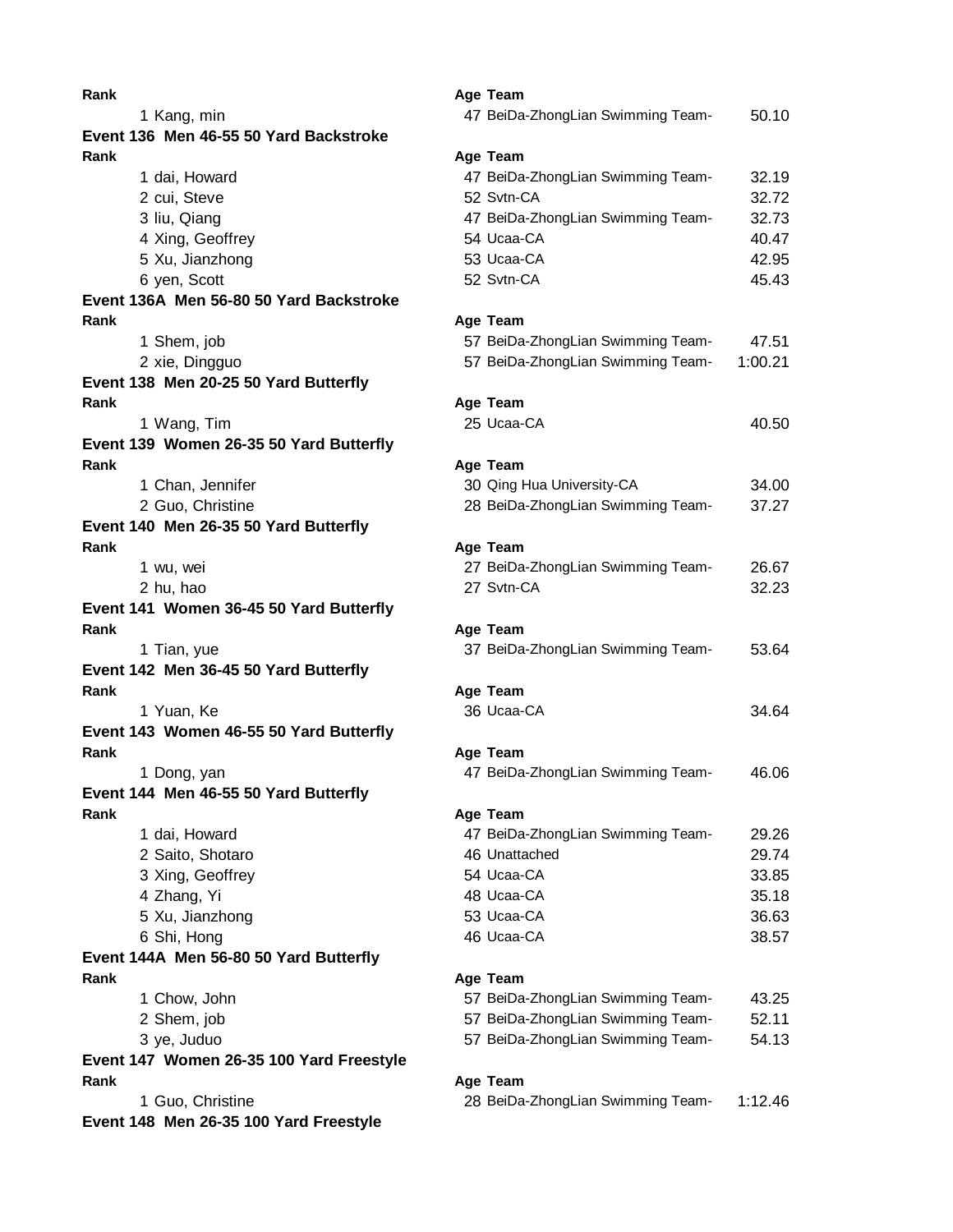| Rank                                        | Age Team                          |         |
|---------------------------------------------|-----------------------------------|---------|
| 1 Ni, Bi                                    | 34 Ucaa-CA                        | 1:17.01 |
| 2 Yao, Yiyi                                 | 32 Ucaa-CA                        | 1:44.12 |
| Event 150 Men 36-45 100 Yard Freestyle      |                                   |         |
| Rank                                        | Age Team                          |         |
| 1 Qian, Qiang                               | 38 Svtn-CA                        | 1:07.67 |
| 2 Fang, Heng                                | 36 Ucaa-CA                        | 1:22.38 |
| 3 Wang, Walter                              | 36 Ucaa-CA                        | 1:38.85 |
| 4 Yang, Charles                             | 36 Ucaa-CA                        | 2:07.75 |
| Event 151 Women 46-55 100 Yard Freestyle    |                                   |         |
| Rank                                        | Age Team                          |         |
| 1 Dong, yan                                 | 47 BeiDa-ZhongLian Swimming Team- | 1:25.63 |
| Event 152 Men 46-55 100 Yard Freestyle      |                                   |         |
| Rank                                        | Age Team                          |         |
| 1 cui, Steve                                | 52 Svtn-CA                        | 1:02.09 |
| 2 Saito, Shotaro                            | 46 Unattached                     | 1:03.11 |
| Event 153 Women 56-80 100 Yard Freestyle    |                                   |         |
| Rank                                        | Age Team                          |         |
| 1 Ning, Chen                                | 56 BeiDa-ZhongLian Swimming Team- | 3:21.78 |
| Event 154 Men 56-80 100 Yard Freestyle      |                                   |         |
| Rank                                        | Age Team                          |         |
| 1 Gong, Peter                               | 57 BeiDa-ZhongLian Swimming Team- | 1:19.84 |
| 2 Lu, Lewis                                 | 57 QinHua                         | 01:29.2 |
| 2 xie, Dingguo                              | 57 BeiDa-ZhongLian Swimming Team- | 2:17.08 |
| Event 158 Men 26-35 100 Yard Breaststroke   |                                   |         |
| Rank                                        | Age Team                          |         |
| 1 hu, hao                                   | 27 Svtn-CA                        | 1:18.23 |
| 2 gao, hui                                  | 27 BeiDa-ZhongLian Swimming Team- | 1:21.27 |
| 3 Zhou, Xinjian                             | 27 BeiDa-ZhongLian Swimming Team- | 1:35.81 |
| Event 159 Women 36-45 100 Yard Breaststroke |                                   |         |
| Rank                                        | Age Team                          |         |
| 1 Yu, Zhang                                 | 38 Ucaa-CA                        | 2:56.84 |
| Event 160 Men 36-45 100 Yard Breaststroke   |                                   |         |
| Rank                                        | Age Team                          |         |
| 1 Hu, Brian                                 | 45 BeiDa-ZhongLian Swimming Team- | 1:17.84 |
| 2 Zhou, di                                  | 40 Unattached                     | 1:22.44 |
| 3 Huang, Jiantao                            | 37 Svtn-CA                        | 1:25.55 |
| 4 Jin, Yi                                   | 38 Ucaa-CA                        | 1:35.28 |
| (Event 160 Men 36-45 100 Yard Breaststroke) |                                   |         |
| Rank                                        | Age Team                          |         |
| 5 Wu, Jin                                   | 40 Ucaa-CA                        | 1:41.66 |
| 6 Li, Weiheng                               | 36 Ucaa-CA                        | 1:47.33 |
| 7 Zhang, Hilbert                            | 36 Ucaa-CA                        | 1:47.56 |
| 8 liu, Sean                                 | 37 BeiDa-ZhongLian Swimming Team- | 2:00.43 |
| Event 161 Women 46-55 100 Yard Breaststroke |                                   |         |
| Rank                                        | Age Team                          |         |
| 1 sun, Yi-Ping                              | 47 BeiDa-ZhongLian Swimming Team- | 2:00.35 |
| Event 162 Men 46-55 100 Yard Breaststroke   |                                   |         |
| Rank                                        | Age Team                          |         |
| 1 Deng, Edward                              | 52 Svtn-CA                        | 1:17.10 |
| 2 lai, jin                                  | 50 Lmya-CA                        | 1:17.16 |
|                                             |                                   |         |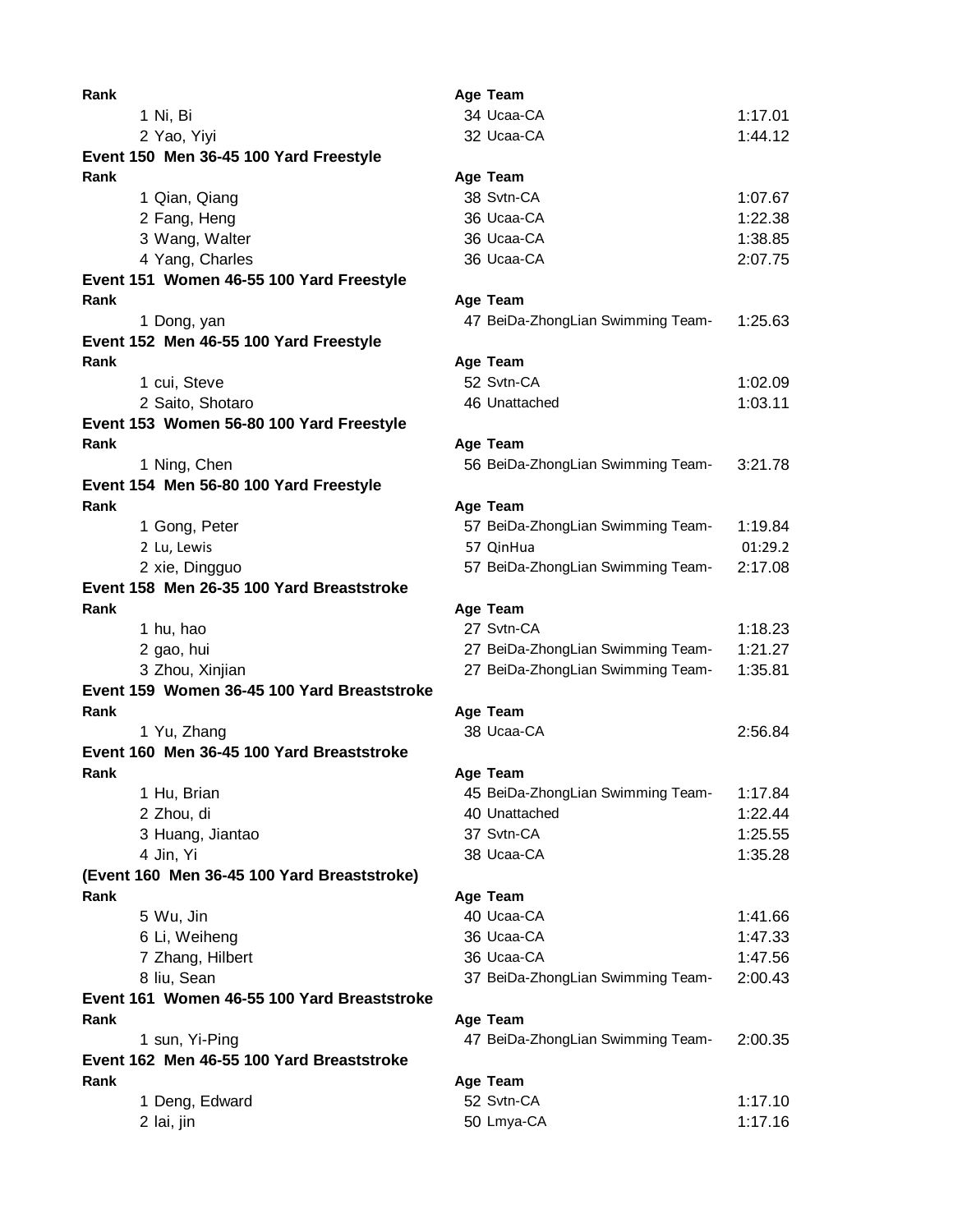| 3 Shen, Larry                               | 47 BeiDa-ZhongLian Swimming Team- | 1:17.59 |
|---------------------------------------------|-----------------------------------|---------|
| 4 Jiao, max Qingzhong                       | 47 BeiDa-ZhongLian Swimming Team- | 1:17.94 |
| 5 Xing, Geoffrey                            | 54 Ucaa-CA                        | 1:19.47 |
| Event 163 Women 56-80 100 Yard Breaststroke |                                   |         |
| Rank                                        | Age Team                          |         |
| 1 Ning, Chen                                | 56 BeiDa-ZhongLian Swimming Team- | 1:58.94 |
| Event 164 Men 56-80 100 Yard Breaststroke   |                                   |         |
| Rank                                        | Age Team                          |         |
| 1 Li, JianHua                               | 58 BeiDa-ZhongLian Swimming Team- | 1:40.17 |
| 2 yu, Dajun                                 | 56 Unattached                     | 1:46.99 |
| 3 Lu, Lewis                                 | 57 Qinghua                        | 01:49.4 |
| 3 xie, Dingguo                              | 57 BeiDa-ZhongLian Swimming Team- | 2:23.49 |
| Event 167 Women 26-35 100 Yard Backstroke   |                                   |         |
| Rank                                        | Age Team                          |         |
| 1 Guo, Christine                            | 28 BeiDa-ZhongLian Swimming Team- | 1:33.58 |
| Event 171 Women 46-55 100 Yard Backstroke   |                                   |         |
| Rank                                        | Age Team                          |         |
| 1 Dong, yan                                 | 47 BeiDa-ZhongLian Swimming Team- | 1:49.34 |
| Event 172 Men 46-55 100 Yard Backstroke     |                                   |         |
| Rank                                        | Age Team                          |         |
| 1 cui, Steve                                | 52 Svtn-CA                        | 1:23.64 |
| 2 Zhang, Yi                                 | 48 Ucaa-CA                        | 1:32.78 |
| 3 Xu, Jianzhong                             | 53 Ucaa-CA                        | 1:40.22 |
| Event 175 Women 26-35 100 Yard Butterfly    |                                   |         |
| Rank                                        |                                   |         |
|                                             | Age Team                          | 1:15.86 |
| 1 Chan, Jennifer                            | 30 Qing Hua University-CA         |         |
| Event 176 Men 26-35 100 Yard Butterfly      |                                   |         |
| Rank                                        | Age Team                          |         |
| 1 gao, hui                                  | 27 BeiDa-ZhongLian Swimming Team- | 1:30.37 |
| Event 178 Men 56-80 100 Yard IM             |                                   |         |
| Rank                                        | Age Team                          |         |
| 1 Chow, John                                | 57 BeiDa-ZhongLian Swimming Team- | 1:38.26 |
| 2 Shem, job                                 | 57 BeiDa-ZhongLian Swimming Team- | 1:41.74 |
| Event 180 Men 46-55 100 Yard IM             |                                   |         |
| Rank                                        | Age Team                          |         |
| 1 dai, Howard                               | 47 BeiDa-ZhongLian Swimming Team- | 1:08.56 |
| 2 Deng, Edward                              | 52 Svtn-CA                        | 1:10.55 |
| 3 Xing, Geoffrey                            | 54 Ucaa-CA                        | 1:21.16 |
| 4 Zhang, Yi                                 | 48 Ucaa-CA                        | 1:25.35 |
| 5 nai, Jeff                                 | 47 Unattached                     | 1:31.46 |
| 6 Xu, Jianzhong                             | 53 Ucaa-CA                        | 1:35.62 |
| Event 181 Women 36-45 100 Yard IM           |                                   |         |
| Rank                                        | Age Team                          |         |
| 1 Tian, yue                                 | 37 BeiDa-ZhongLian Swimming Team- | 1:48.37 |
| Event 182 Men 36-45 100 Yard IM             |                                   |         |
| Rank                                        | Age Team                          |         |
| 1 Qian, Qiang                               | 38 Svtn-CA                        | 1:14.57 |
| 2 Yuan, Ke                                  | 36 Ucaa-CA                        | 1:32.81 |
| Event 183 Women 26-35 200 Yard IM           |                                   |         |
| Rank                                        | Age Team                          |         |
| 1 Chan, Jennifer                            | 30 Qing Hua University-CA         | 1:53.02 |
|                                             |                                   |         |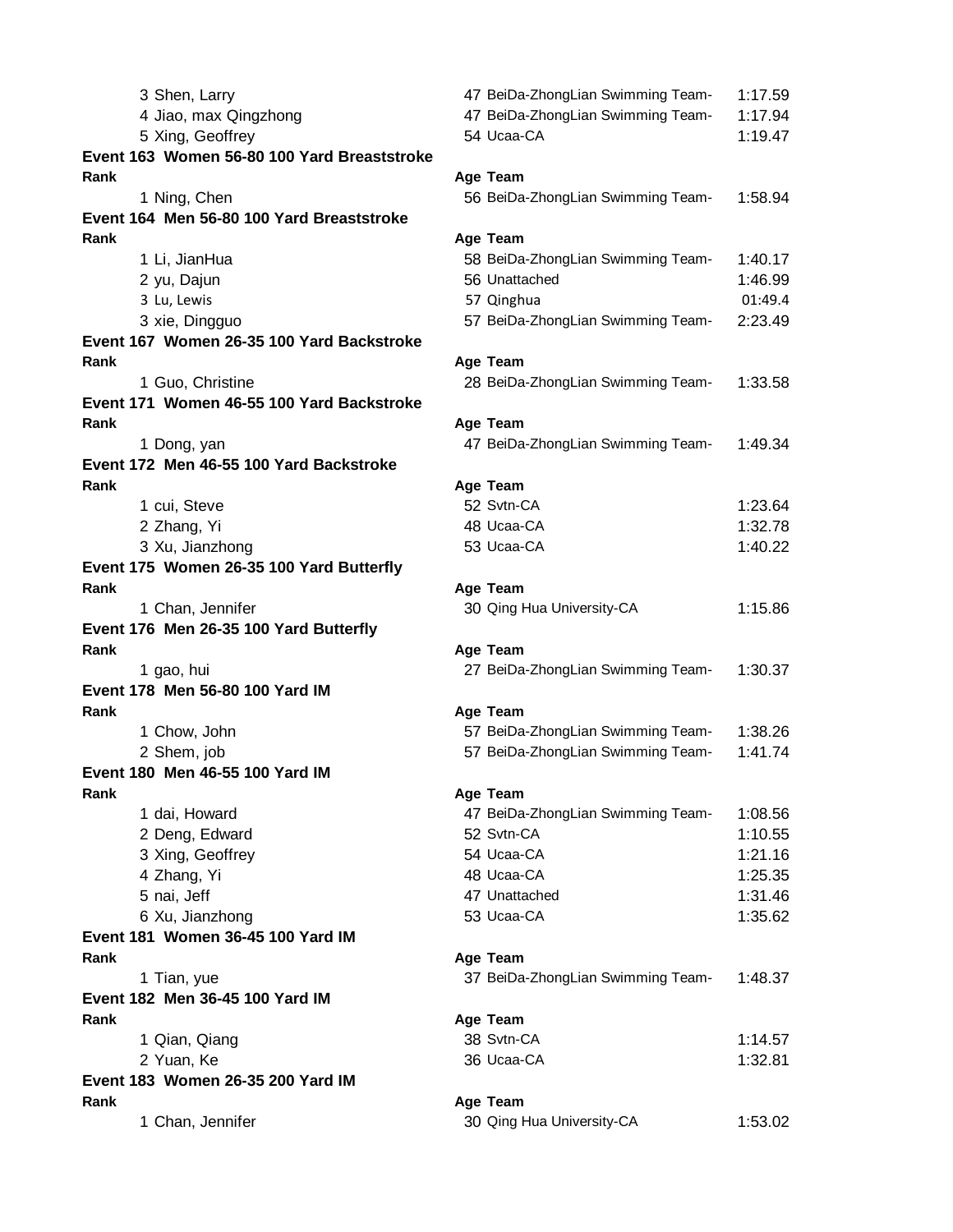| 2 Guo, Christine                               | 28 BeiDa-ZhongLian Swimming Team- | 2:57.25 |
|------------------------------------------------|-----------------------------------|---------|
| Event 188 Men 56-80 200 Yard Freestyle Relay   |                                   |         |
| Rank                                           | Relay                             |         |
| 1 BeiDa-ZhongLian Swimming Team-CA             | B                                 | 2:36.74 |
| 2 BeiDa-ZhongLian Swimming Team-CA             | A                                 | 2:59.16 |
| Event 189 Women 46-55 200 Yard Freestyle Relay |                                   |         |
| Rank                                           | Relay                             |         |
| 1 BeiDa-ZhongLian Swimming Team-CA             | A                                 | 2:45.44 |
| Event 190 Men 46-55 200 Yard Freestyle Relay   |                                   |         |
| Rank                                           | Relay                             |         |
| 1 BeiDa-ZhongLian Swimming Team-CA             | A                                 | 2:01.89 |
| --- Ucaa-CA                                    | A                                 | DQ.     |
| Event 192 Men 36-45 200 Yard Freestyle Relay   |                                   |         |
| Rank                                           | Relay                             |         |
|                                                |                                   |         |
| 1 Qing Hua University-CA<br>2 Ucaa-CA          | A                                 | 2:02.84 |
|                                                | A                                 | 2:18.55 |
| Event 193 Women 26-35 200 Yard Freestyle Relay |                                   |         |
| Rank                                           | Relay                             |         |
| 1 BeiDa-ZhongLian Swimming Team-CA             | A                                 | 2:53.69 |
| Event 194 Men 26-35 200 Yard Freestyle Relay   |                                   |         |
| Rank                                           | Relay                             |         |
| 1 BeiDa-ZhongLian Swimming Team-CA             | A                                 | 2:29.89 |
| 2 Ucaa-CA                                      | A                                 | 2:38.89 |
| Event 196 Men 20-25 200 Yard Freestyle Relay   |                                   |         |
| Rank                                           | Relay                             |         |
| 1 BeiDa-ZhongLian Swimming Team-CA             | A                                 | 1:55.03 |
| 2 Ucaa-CA                                      | A                                 | 2:31.55 |
| Event 198 Men 56-80 200 Yard Medley Relay      |                                   |         |
| Rank                                           | Relay                             |         |
| 1 BeiDa-ZhongLian Swimming Team-CA             | A                                 | 3:00.66 |
| 2 BeiDa-ZhongLian Swimming Team-CA             | B                                 | 3:10.13 |
| Event 199 Women 46-55 200 Yard Medley Relay    |                                   |         |
| Rank                                           | Relay                             |         |
| 1 BeiDa-ZhongLian Swimming Team-CA             | Α                                 | 3:12.19 |
| Event 200 Men 46-55 200 Yard Medley Relay      |                                   |         |
| Rank                                           | Relay                             |         |
| 1 BeiDa-ZhongLian Swimming Team-CA             | A                                 | 2:17.00 |
| 2 Ucaa-CA                                      | A                                 | 2:58.56 |
|                                                |                                   |         |
| Event 202 Men 36-45 200 Yard Medley Relay      |                                   |         |
| Rank                                           | Relay                             |         |
| 1 Qing Hua University-CA                       | A                                 | 2:14.82 |
| 2 Ucaa-CA                                      | A                                 | 2:35.73 |
| Event 203 Women 26-35 200 Yard Medley Relay    |                                   |         |
| Rank                                           | Relay                             |         |
| 1 BeiDa-ZhongLian Swimming Team-CA             | A                                 | 3:22.38 |
| Event 204 Men 26-35 200 Yard Medley Relay      |                                   |         |
| Rank                                           | Relay                             |         |
| 1 BeiDa-ZhongLian Swimming Team-CA             | A                                 | 2:25.82 |
| 2 Ucaa-CA                                      | A                                 | 3:10.53 |
| Event 206 Men 20-25 200 Yard Medley Relay      |                                   |         |
| Rank                                           | Relay                             |         |
|                                                |                                   |         |